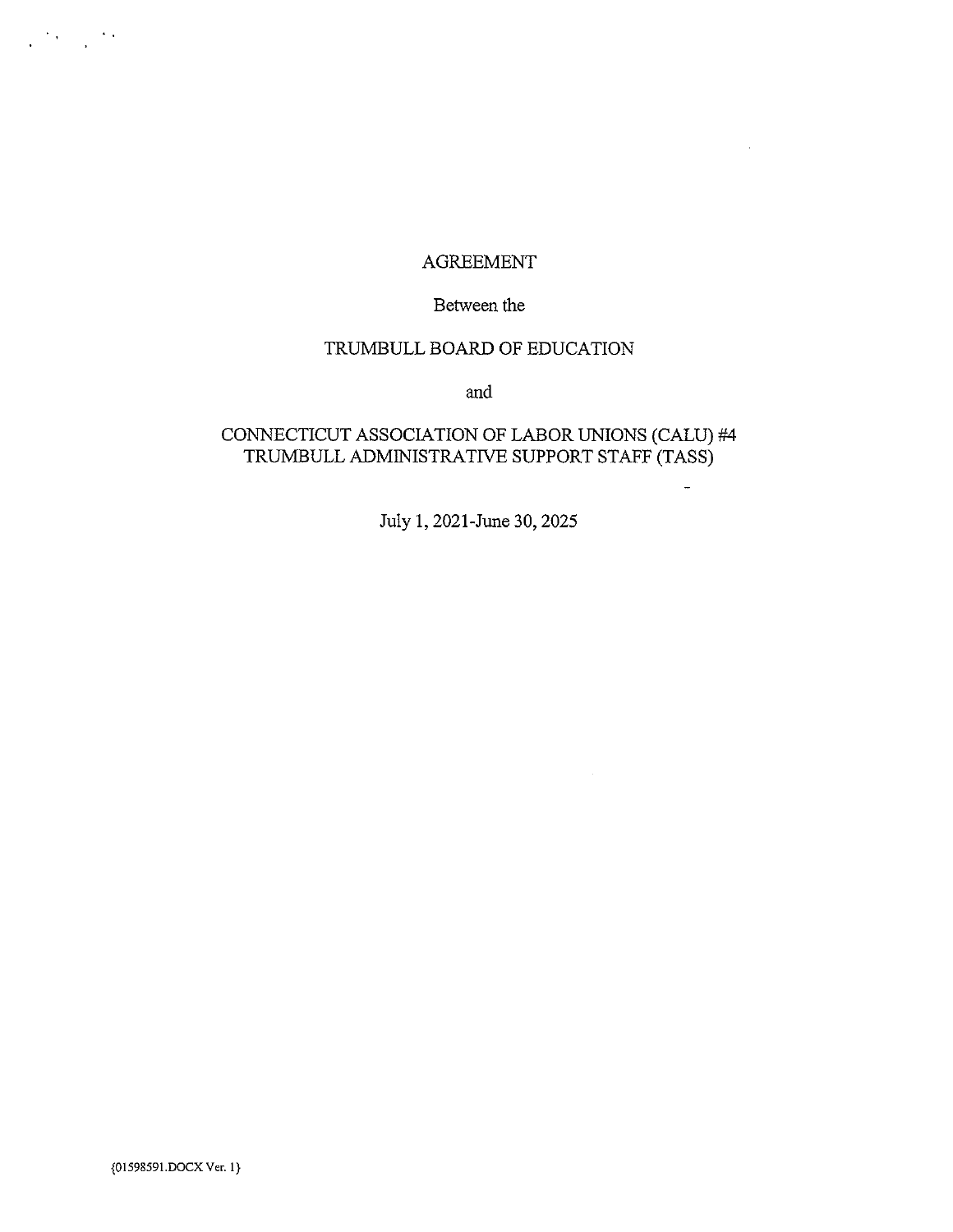# TABLE OF CONTENTS

 $\label{eq:2} \frac{\partial^2 f}{\partial x^2} = \frac{\partial^2 f}{\partial x^2} \frac{\partial f}{\partial x^2}$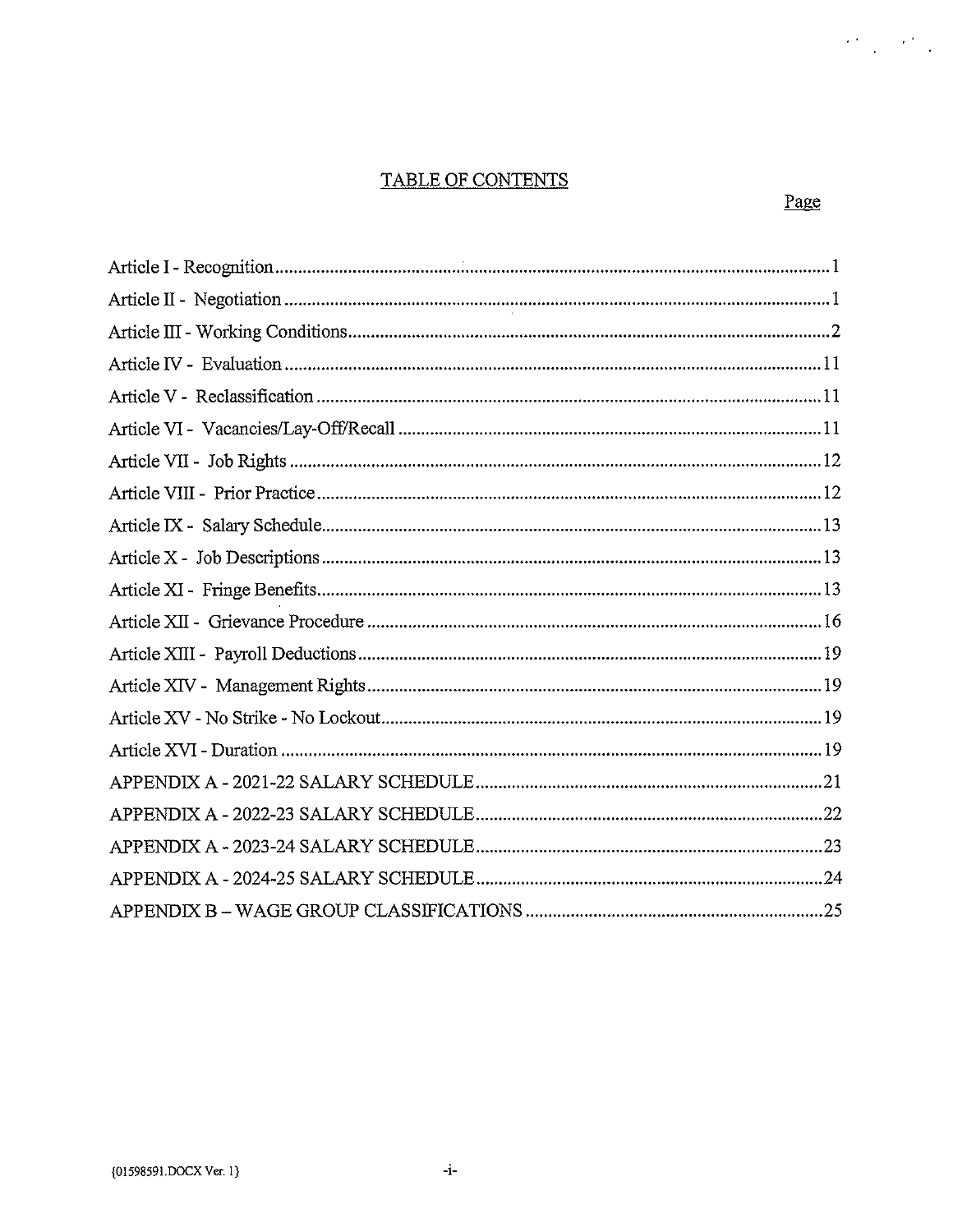#### PREAMBLE

This Agreement is made and entered into by and between the TRUMBULL BOARD OF EDUCATION (hereinafter referred to as the "Board") and CONNECTICUT ASSOCIATION OF LABOR UNIONS (CALU) #4, TRUMBULL ADMINISTRATIVE SUPPORT STAFF ("TASS") (hereinafter referred to as the "Union").

#### ARTICLE I - RECOGNITION

The Board recognizes the Union as the sole bargaining agent for the purpose of bargaining collectively with respect to wages, hours and other conditions of employment for all Trumbull Administrative Support Staff employees of the Trumbull Board of Education as certified by the Connecticut State Board of Labor Relations in Decision WI 899 issued on May 29, 1980, decision and order #3115, decision No. 4839, and decision No. 5093 with the exception of two (2) Secretaries to the Superintendent and the two (2) secretaries to the Personnel Department.

- 1.2 "Employee" shall mean all employees as stated above of the Trumbull Board of Education, whether or not in a classified service except part-time employees who work less than twenty (20) hours per week on a seasonal basis, department heads and persons in such other positions as may be excluded from coverage under  $\S7-467$  to 7-477 of the Connecticut General Statutes, inclusive, in accordance with subdivision (2) of §7-471 of the Connecticut General Statutes.
- 1.3 Hereafter when the term "employee" is used without further explanation in this Agreement, it shall mean and include calendar year and school year employees described in Article III, 3.1, Hours of Work.

#### ARTICLE II- NEGOTIATION

- 2.1 Not later than November 1st of the year preceding the expiration of this Agreement, the Board and the Union agree to negotiate in good faith pursuant to the Municipal Employee Relations Act, C.G.S. §7-467 et. seq. in accordance with procedures set forth herein, to secure a successor agreement relative to all matters concerning salaries and all other conditions of their employment.
- 2.2 During negotiations, the Board and the Union shall present relevant data, exchange points of view, and make proposals and counter proposals. Either party may, if it so desires, utilize the services of an outside consultant and may call upon professional and lay representatives to assist in the negotiations. The Board shall make available to the Union for inspection such pertinent records and information which the Board shall deem necessary for negotiations and to which the Union is entitled by law.
- 2.3 If negotiations described in this Article have reached an impasse, the procedure described in the Municipal Employee Relations Act, C.G.S. §7-467 et. seq. and as amended, shall be followed.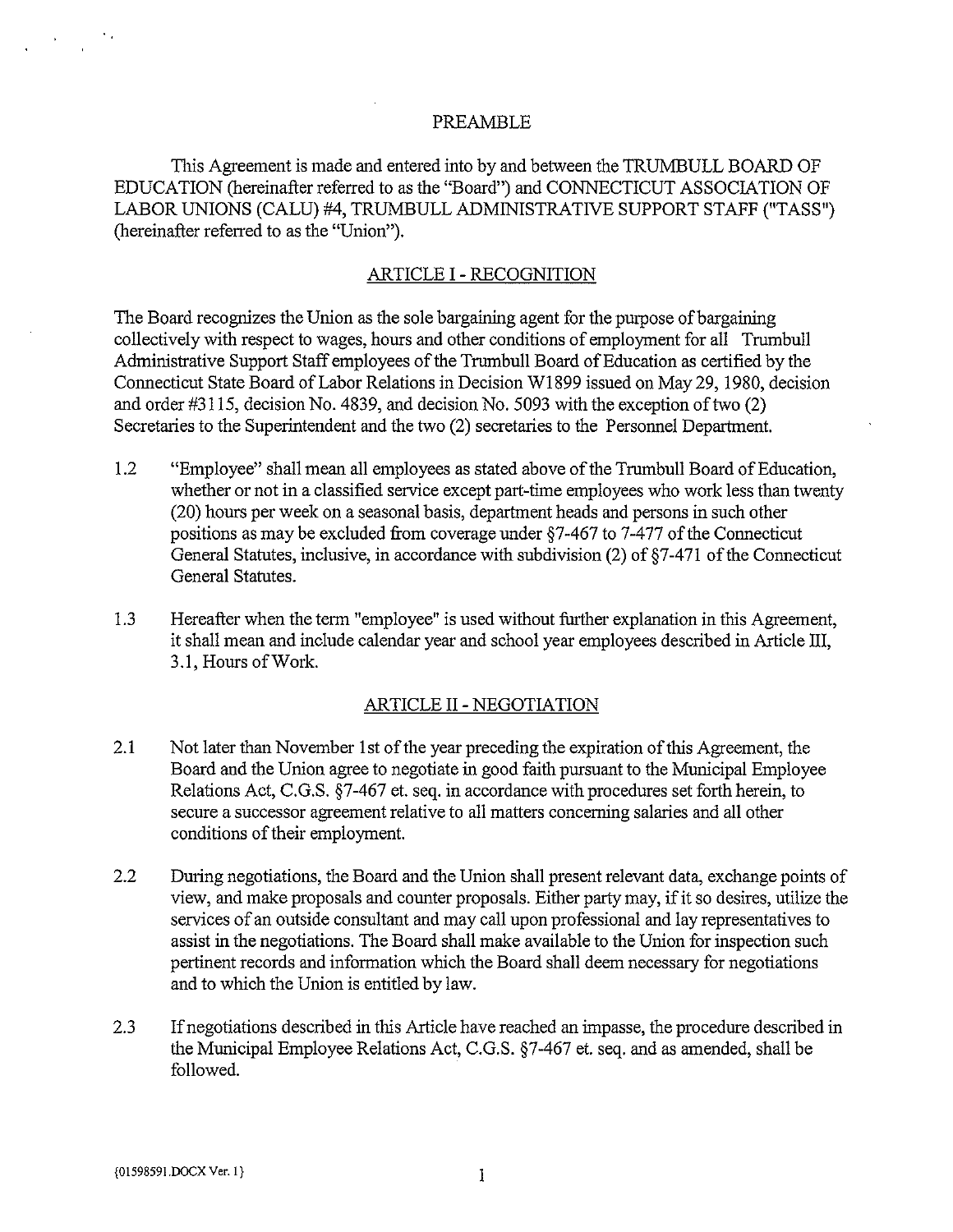2.4 It shall be agreed that the employees of the Union as defined in Article I, Recognition, shall be considered a separate entity for purposes of negotiation. Negotiations shall not be contingent on those benefits granted to other units designated as bargaining agents of the Board but shall be based on the merits and needs of the unit under consideration.

#### ARTICLE III - WORKING CONDITIONS

#### 3.1 Hours ofWork

Fifty-two (52) weeks shall constitute a regular work year for employees occupying "calendar year" positions, and forty-one (41) work weeks shall constitute a regular work year for employees occupying "school year" positions. Eight (8) hours shall usually constitute a regular workday for employees occupying calendar year positions and five (5) to eight (8) hours shall constitute a regular workday for employees occupying school year positions.

#### a. Calendar Year Employees

- 1. Regular work day means the work days between the first work day of the last week of August and the last day of June, or five (5) days after the last teachers' day, whichever occurs later.
- 2. Calendar year employees, eight (8) hour regular work day, shall be entitled to a one-half (1/2) hour, duty-free paid lunch period.

### b. School Year Employees

- 1. School year employees' work year shall start five (5) workdays before the teachers' first work day and shall end five (5) work days after the teachers' last work day. School year employees shall not work on days that schools are not in session unless approved by the Superintendent. In the event it is necessary to have the work of <sup>a</sup> school year union member performed during non-session work days, the incumbent school year union member shall have first right of refusal at their regular hourly rate of pay. **Comment**
- 2.. School year employees, less than~eight (8) hour regular work day shall be entitled to a one-half(1/2) hour, duty-free lunch period, for which there will be no pay.

#### c. Pupil Personnel Service Clerks

PPS Clerks are part-time employees who work 19 hours or less per week during the student school year.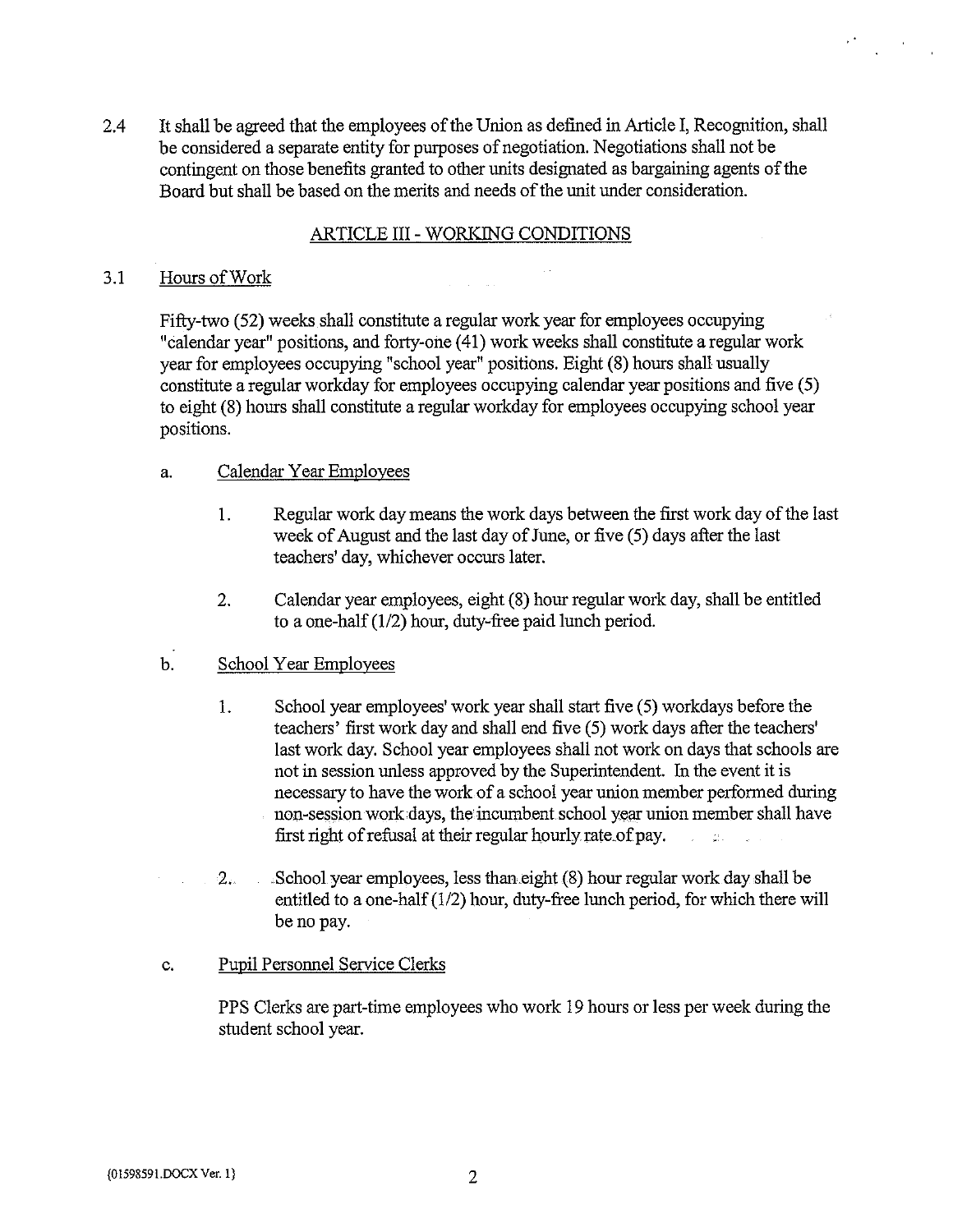### 3.2 Overtime

Employees will be compensated at the rate of time and one-half  $(1-1/2x)$  for time worked beyond forty (40) hours per week or all hours worked on Saturday and double time (2x) for hours worked on Sundays and holidays.

#### 3.3 Hours When Schools Close for Emergencies

- a. When schools are dismissed early for any emergency, and announcement of such has been made by the Superintendent, employees are expected to remain until dismissed by the Superintendent.
- b. Announcement of emergency school closings shall be made over message alert systems and television stations designated for such purpose. The Board shall notify employees no later than October  $1<sup>st</sup>$  of each year which stations have been so designated. Stations selected for such designation shall provide adequate coverage.
- c. School year employees and PPS Clerks shall not report to work on days schools are closed for emergencies and shall not be remunerated, providing such notice is announced forty-five (45) minutes prior to each school's normally scheduled starting time.
- d. When schools have a delayed opening, employees are expected to report to work at the regular time, consistent with safety and road conditions.
- e. When PPS Clerks lose a day that they were regularly scheduled to work as a result of <sup>a</sup> Holiday, they shall be entitled to make up those hours within the ensuing twoweek period.

#### 3.4 Paid Holidays

- a. Calendar Year positions paid holidays will be as follows:
	- New Year's Day Martin Luther King Day President's Day Good Friday Memorial Day Independence Day Labor Day Columbus Day Thanksgiving Day Day After Thanksgiving Day Christmas Day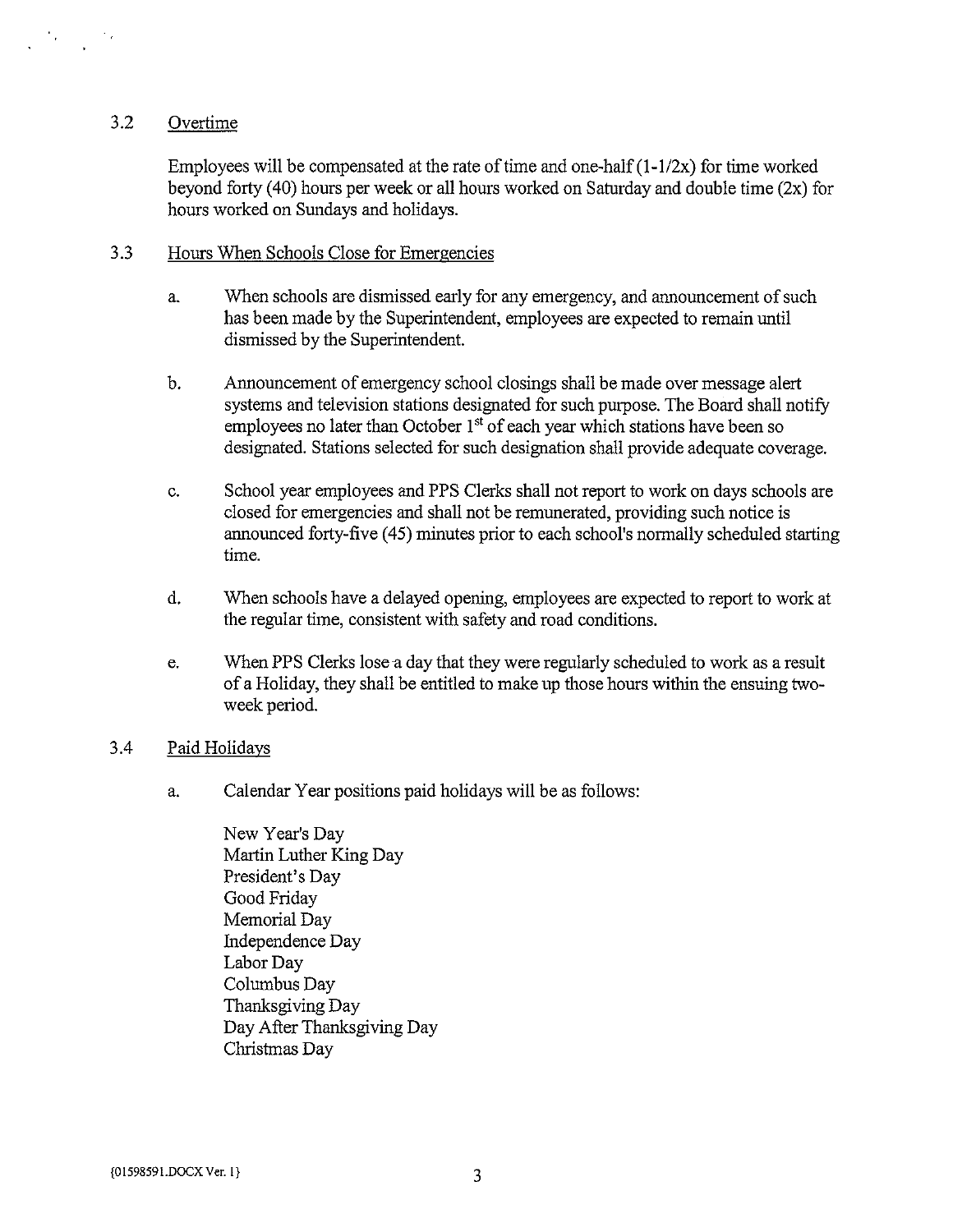- b. School Year positions paid holidays will be as follows:
	- Martin Luther King Day President's Day Good Friday Memorial Day Labor Day Columbus Day Thanksgiving Day Day After Thanksgiving Christmas
- c. When one of the above listed holidays falls on a Saturday, the holiday shall be observed on the Friday preceding, or if one of the above listed holidays falls on a Sunday, the holiday shall be observed on the Monday following, unless schools are open to pupil attendance, in which instance employees shall work and be given another day off during the fiscal year at a time mutually agreeable to the Board and employee.
- d. In addition to the above, school year and calendar year employees shall be entitled to two (2) floating holidays annually, on dates to be agreed upon between the employee and the supervisor.
- e. PPS Clerks shall not be eligible for paid holidays.

### 3.5 Vacations

- a. Calendar Year positions:
	- 1. Two (2) weeks vacation with pay after the first and through the fifth year of service.
	- 2. Three (3) weeks vacation with pay after the fifth and through the eleventh year of service.
	- 3. Four (4) weeks vacation with pay after the eleventh year of service.
	- 4. Vacation pay shall be computed by multiplying the employee's negotiated weekly salary by the number of weeks vacation to which the employee is entitled.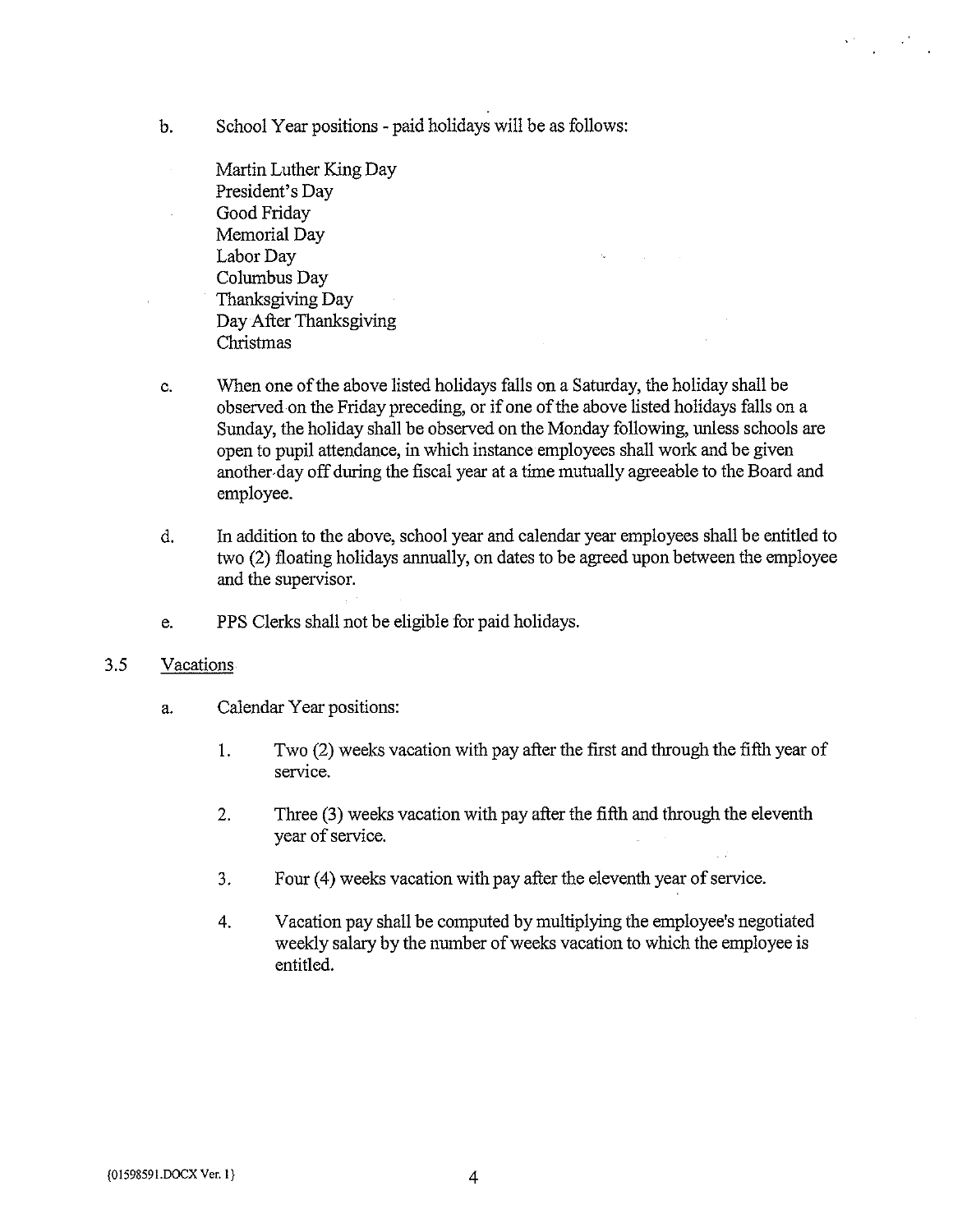## b. School Year positions:

- 1. Seven (7) days vacation with pay after the first and through the fifth year of service.
- 2. Ten (10) days vacation with pay after the fifth and through the eleventh year of service.
- 3. Twelve days vacation with pay after the eleventh year of service.
- c. Employees will take vacations in accordance with the procedures as set forth below:
	- 1. School year employees shall take vacation time during school recesses.
	- 2. Calendar year employees may take vacations at a time that is mutually convenient to the supervisor and the employee.
	- 3. During vacation periods of calendar year employees, temporary replacement from outside sources, or volunteer school year employees, will be employed for offices staffed by one  $(1)$  secretary if the administration considers it necessary to keep such offices open while the respective administrator is also on vacation.
	- 4. No employee shall take a vacation five (5) workdays prior to the teachers' first work day of the school year and five work days following the teachers' last workday of the school year, unless otherwise permitted by the Superintendent or designee.
	- 5. Pro-rated vacation pay will be granted to employees who have completed one (1) year of service (calendar year employees) and four (4) years of service (school year employees) who voluntarily resign after giving two (2) weeks' notice to the Board, or who are terminated for the convenience of the Board. No pro-rated vacation pay will be granted to an employee who is discharged for cause.
- d. PPS Clerks shall not be eligible for vacation leave.

### 3.6 Contract Leave

a. Calendar year employees shall be entitled to fifteen (15) days per year sick leave, cumulative to 150; five (5) days per year for illness in the immediate family, non cumulative; five (5) days with pay for the death of each member in the immediate family and three (3) days per year for personal leave, non-cumulative.

Regardless of the number of accumulated unused sick days attributed to any employee, on July  $1<sup>st</sup>$  of each fiscal year, each employee shall receive a full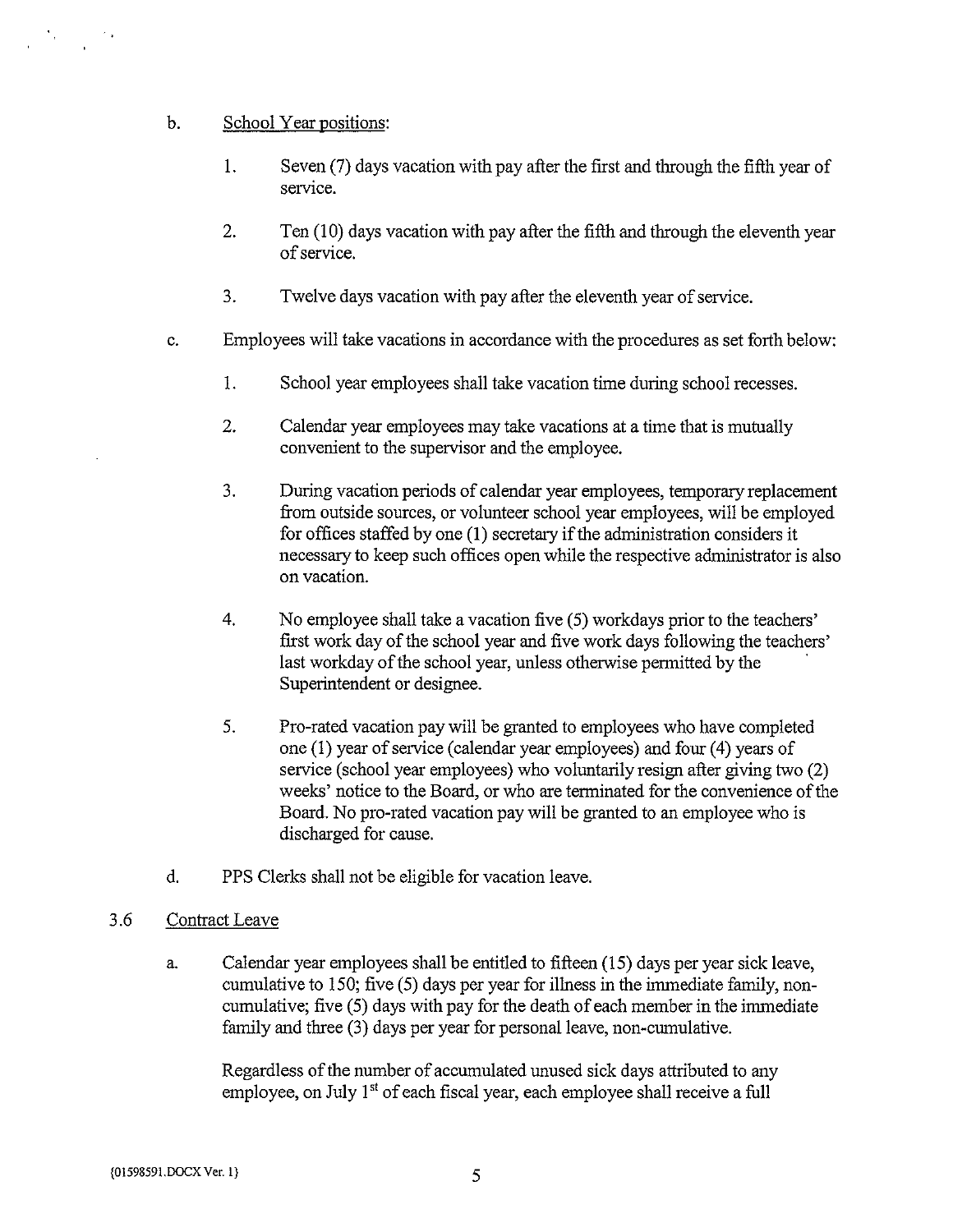allotment of fifteen (15) sick days to be used, as needed, during that fiscal year. At the end of any fiscal year, the number of accumulated unused sick days available for any employee shall be capped at 150 days.

- b. School year employees shall be entitled to ten (10) days per year sick leave, cumulative to one hundred and twenty-five (125) days; three (3) days per year for illness in the immediate family, non-cumulative; five (5) days with pay for the death of each member in the immediate family and two (2) days per year for personal leave, non-cumulative. Regardless of the number of accumulated unused sick days attributed to any employee, on July  $1<sup>st</sup>$  of each fiscal year, each employee shall receive a full allotment of ten  $(10)$  sick days to be used, as needed, during that fiscal year. At the end of any fiscal year, the number of accumulated unused sick days available for any employee shall be capped at 125 days.
- c. PPS Clerks shall be entitled to five (5) days per year sick leave, cumulative to fifty (50) days; five (5) days with pay for each death in the immediate family, noncumulative and prorated for work weeks of less than five (5) days; two (2) personal days.
- d. Employees may take the aforementioned leaves in accordance with the following procedures:
	- 1. A physician's certificate may be required in the case of absences exceeding five (5) consecutive days. Where repeated absences show <sup>a</sup> pattern of suspected abuse, employees shall first be provided a written non-disciplinary notice detailing the suspected abuse. Upon further suspected abuse, a written notice shall be given to the employee notifying him/her of the requirement that the employee provide a physician's certificate for any paid sick leave for <sup>a</sup> period of time predetermined by the employer not to exceed one (1) year.
	- 2. Illness or death in the immediate family. The immediate family shall include mother, father, sister, brother, daughter, or son (including in-laws), spouse, grandparent and grandchild. One (I) day shall be permitted for the loss of an aunt or uncle.

### 3.7 Separation Allowance

Each employee hired on or before June 30, 2003 who terminates his/her employment with the Board following his/her normal or early retirement date, as defined in Section 1.2 of the "Town ofTrumbull Retirement Plan," adopted April 12, 1976, as amended, shall be eligible to receive payment for unused, accumulated sick leave. Such payment shall be made at the wage rate in effect on January <sup>1</sup> of the year in which the sick days were accumulated, up to <sup>a</sup> maximum of seventy-five (75) days.

If an employee has accumulated more than seventy-five (75) days, he/she will be eligible for payment, as set forth above, for the seventy-five (75) days most recently accumulated. In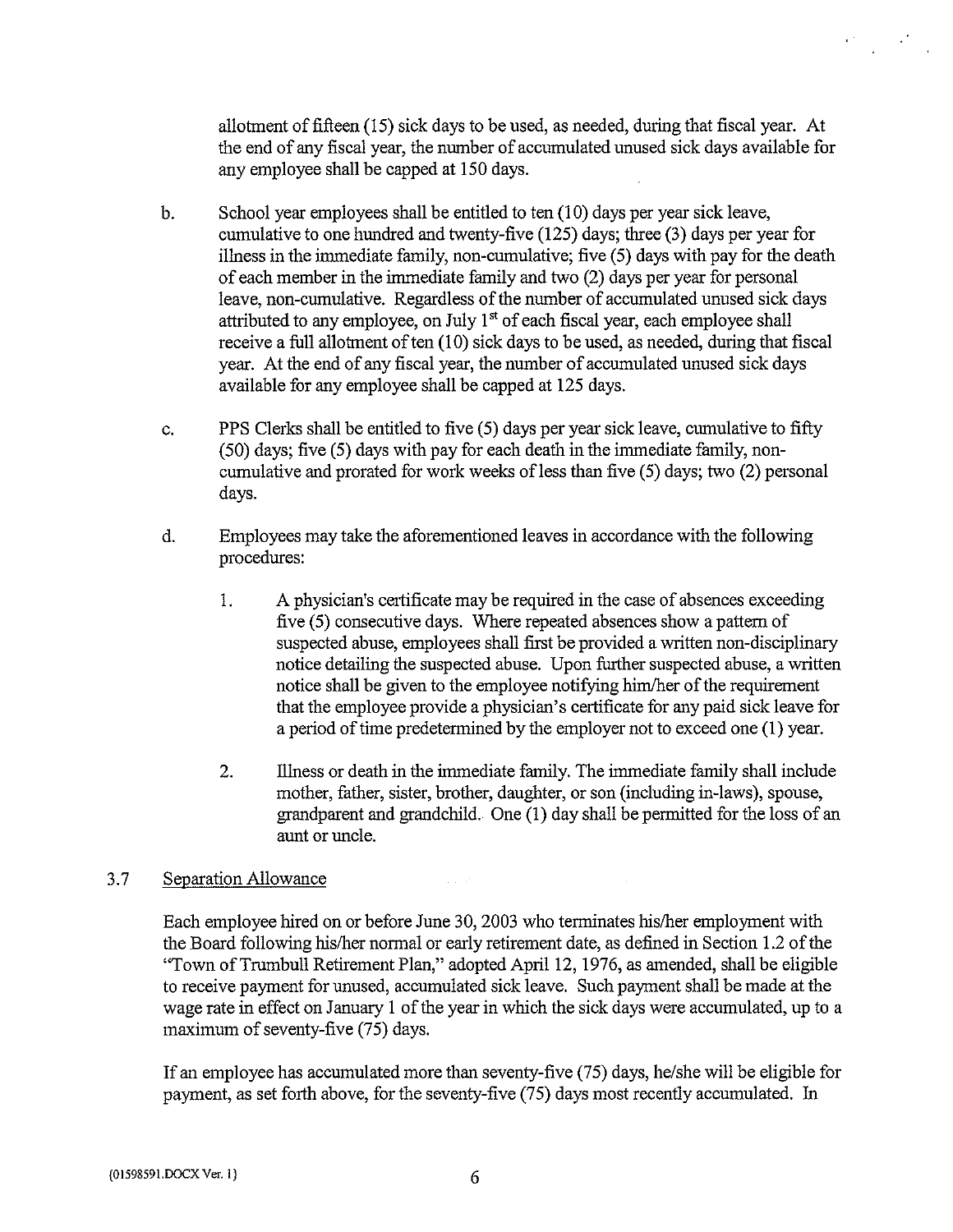the event that an employee who has reached his/her normal retirement date, as defined, above, dies while still in the employ of the Board, his/her spouse or estate will be eligible to receive the payment.

Employees hired after July 1, 2003 shall not be eligible for the above benefit.

# 3.8 Leave of Absence

Employees may request <sup>a</sup> leave of absence without pay for illness, after accumulated sick leave, or for personal reasons (excluding vacation time), not to exceed one  $(1)$  calendar year, by submitting a written request to the Superintendent or his/her designee in accordance with the following procedures:

- a. Request for leave of absence shall be submitted to the Superintendent and shall include a statement of the reason therein.
- b. Any employee who is on leave of absence without pay shall not be paid for any holiday during the period of the absence and seniority, vacation, contract leave and longevity payment shall be non-cumulative.
- c. Any employee who returns within the specified leave period shall not have broken service and, therefore, retains seniority and does not forfeit unused vacation time and unused leave.
- d. Vacancies created by this leave will be filled by <sup>a</sup> substitute.
- e. Upon return to duty, within the specified leave period, said employee will be reinstated in his/her former position.
- f. Leave may be granted at the discretion ofthe Superintendent, but should not be withheld unreasonably.

### 3.9 Jury Duty

- a. Any employee who is required to serve on <sup>a</sup> jury before <sup>a</sup> State or Federal tribunal shall be granted leave for this purpose and such leave shall not be deducted from sick leave or personal days. Such employee shall receive a rate of pay equal to the difference between his/her then current applicable salary and the jury pay. In order to qualify for this pay, the employee shall notify the Superintendent immediately and in writing when s/he is required to report for jury duty.
- b. The per diem pay for employees serving jury duty shall be computed as follows: The weekly rate of compensation divided by five (5) shall equal the daily rate. The daily rate less jury pay shall equal the rate of pay for employees serving on jury duty.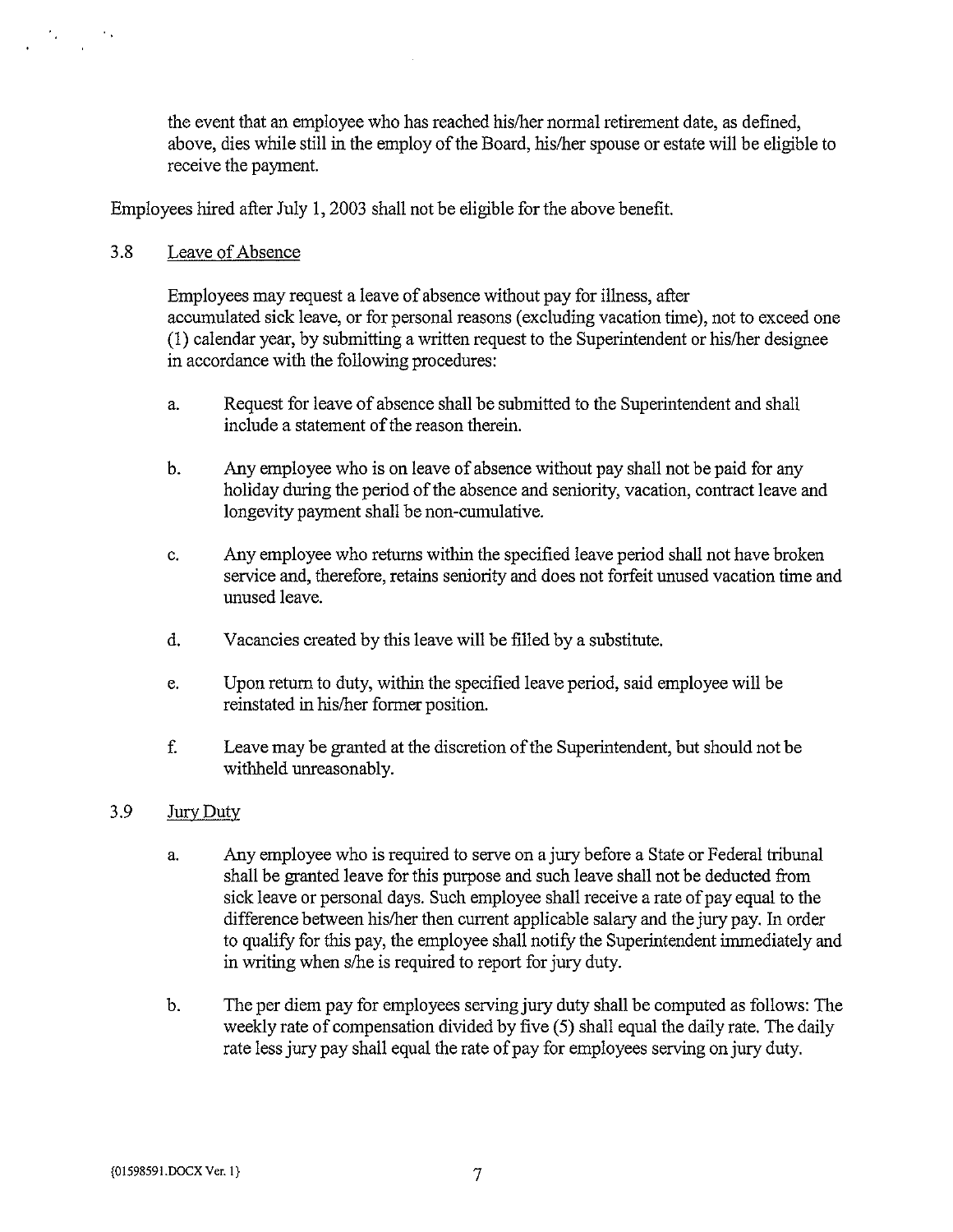#### 3.10 Payroll Policies

- a. The rate of compensation for school year employees will be based on the hourly rate multiplied by the number of hours worked.
- b. Calendar year employees shall be paid in 26 equal paychecks.
- c. School year employees shall be paid in 22 or 26 equal paychecks, except for the final paycheck. Payments shall be made via direct deposit.
- d. PPS Clerks will be paid bi-weekly based on time actually worked per their timesheets or electronic equivalent as determined by the Board.
- e. Employees will be paid only for the time worked within each fiscal year (July <sup>1</sup> through June 30).

#### 3.11 Disability Leave

a. Compensable Illness or Injury

Any employee who is disabled as the result of <sup>a</sup> physical condition, illness or injury for which s/he is eligible to receive Workers' Compensation Benefits shall, after the tenth  $(10<sup>th</sup>)$  workday of such condition, illness or injury be eligible for the sick leave benefits set forth in Article 111, Section 3.6, hereof on a prorated basis for the period of such disability or until his/her accrued sick leave has been exhausted (up to <sup>a</sup> maximum of one year), whichever occurs sooner. The amount of sick leave pay to be paid to the employee on a per diem basis will be determined by the ratio of the difference between the regular per diem salary rate (calculated as ofhis/her last day of work prior to his/her absence) and the amount s/he receives in per diem compensation benefits to his/her total regular per diem salary rate, so that the per diem Workers' Compensation benefit and the prorated per diem sick leave benefit, when added together, give the employee a total daily compensation equal to his/her regular per diem salary rate calculated as of his/her last day worked.

- b. Non-compensable illness or Injury  $\mathcal{L}(\mathcal{L})$ 
	-
	- 1. Application of Sick Leave Benefits

Any employee who is disabled as the result of <sup>a</sup> physical condition, illness or injury for which s/he is not eligible for compensation under the Workers' Compensation laws of the State of Connecticut, shall be eligible for sick leave benefits set forth in Article III, Section 3.6 hereof for the period of such disability or until his/her accumulated sick leave has been exhausted, whichever occurs sooner.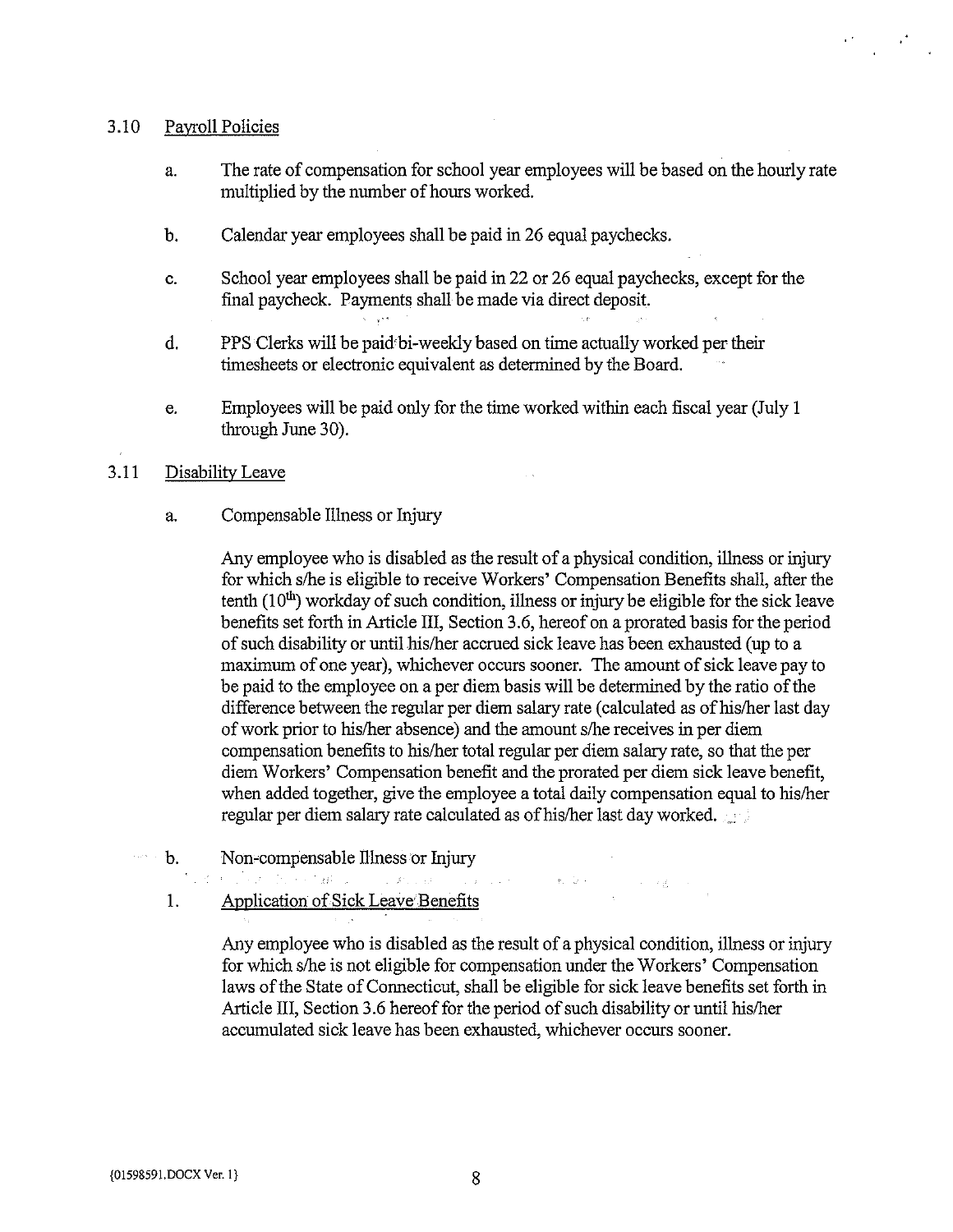## 2. Verification of Disability

- a. In any case of absence where an employee applies for sick leave benefits because of <sup>a</sup> physical condition, illness or injury causing disability, the employee shall supply the Board with his/her physician's statement attesting to the nature of the disability and the expected length of the period of disability. Such statement shall be in addition to the notice required pursuant to paragraph (c) below and shall be submitted to the Board as close as possible in time to the beginning of the period of disability and shall be based upon a physical examination of the employee by his/her physician at a time not remote from the beginning of the period of disability.
- b. The Board shall have the right to verify the nature and length of the disability, including but not limited to the appointment of a physician of its own choosing to investigate the matter. The employee applying for such benefits shall cooperate with the Board in making such determination, including but not limited to allowing the physician appointed by the Board and competent in the medical area, to consult with the employee's own physician and to review whatever records, documents, charts, notes, data or other material relating to the condition, illness or injury giving rise to the disability.

### 3. Notification

Any employee who is disabled or who anticipates being disabled shall notify the Superintendent or designee of his/her disability or anticipated disability and the expected duration of his/her absence from work resulting therefrom as soon as possible after s/he learns of the disability or that the disability is anticipated and shall keep the Superintendent or designee apprised of any changes in his/her status in accordance with the following:

- a. Ifthe disability is one that could not have been anticipated, the employee shall, as soon as possible after the event giving rise to the disability occurs notify the Superintendent or designee as to the nature of the disability and the expected duration of the disability.
- b. If the disability is one that can be anticipated (i.e., due to pregnancy or medical treatment, such as an operation which is scheduled in advance), the employee shall notify the Superintendent or designee of the nature of the disability and the anticipated duration of the disability as soon as possible after the employee has learned of the event which will give rise to the disability. Thereafter, the employee will keep the Superintendent or designee apprised promptly as to changes in status or anticipated duration of the disability.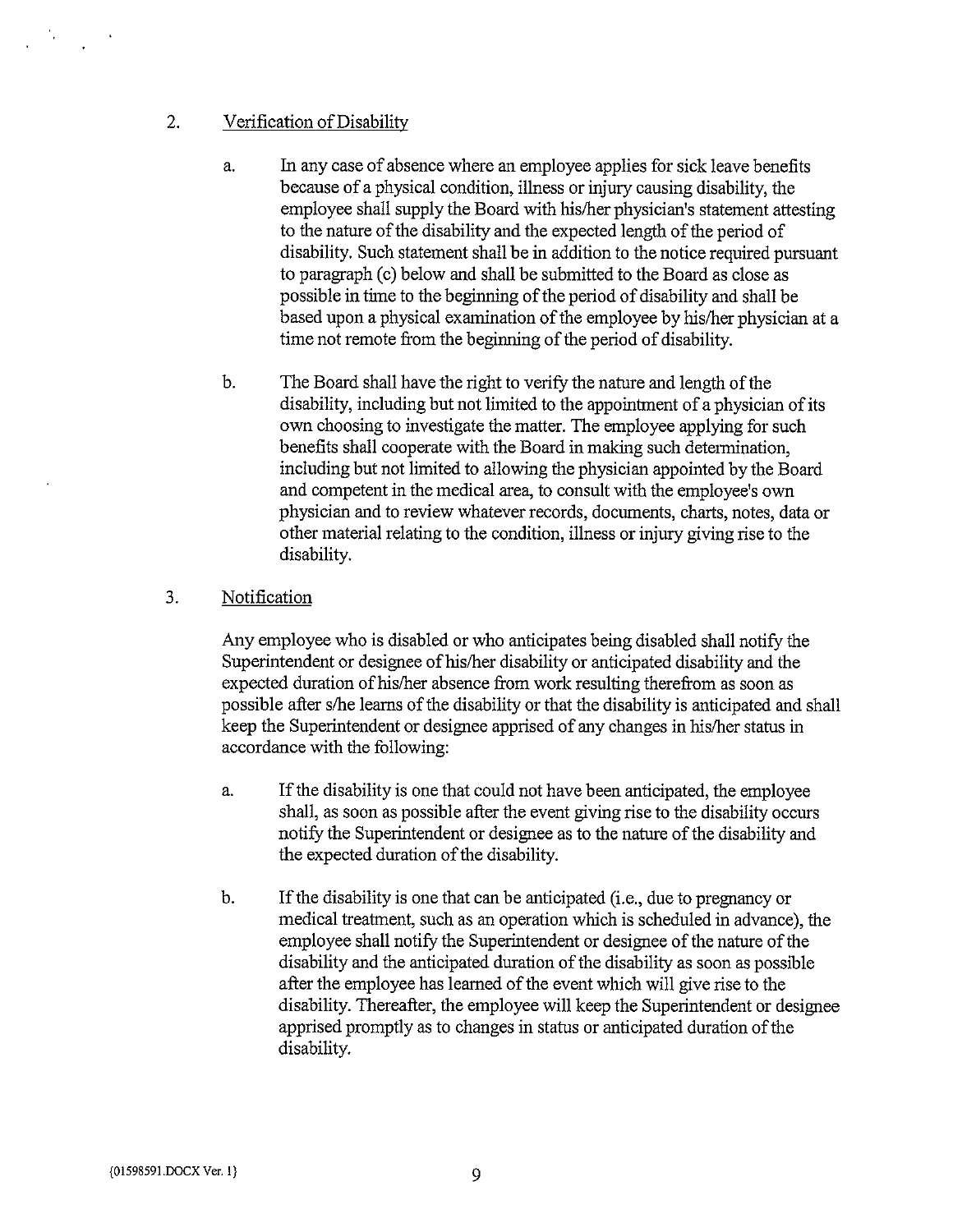- c. In any case where an employee is absent as <sup>a</sup> result of <sup>a</sup> disability, the employee shall notify the Superintendent or designee as promptly as possible as to the date upon which his/her disability is expected to end and the date upon which s/he desires to return to work. Failure to notify the Superintendent or designee of his/her intentions relating to his/her return to work in writing prior to the termination of his/her disability, or failure to return to work within a reasonable period after the termination of his/her disability, shall relieve the Board of any obligation of returning the employee to active employment. In such cases, the employee's failure to act shall be deemed to be a resignation.
- d. Any notification referred to above shall be in writing.

#### 4. Return to Work after Period of Disability has Ended

All employees absent as <sup>a</sup> result of <sup>a</sup> disability shall return to work within <sup>a</sup> reasonable period after the end of their disability provided that:

- a. If the employee desires to extend his/her absence beyond the period of disability in order to have time to put his/her personal affairs in order, the Board may grant the employee's request to do so for a reasonable period not to extend beyond thirty (30) calendar days, and the Board shall not unreasonably withhold a request by an employee for such additional leave provided fhrther, however, that any additional leave beyond the period of disability shall be without pay and without the application of accumulated sick leave benefits.
- b. In all cases of absence due to disability, the employee shall, prior to returning to work, submit to the Superintendent a written statement of the employee's physician attesting to the fact that the disability has terminated and the employee is fit to return to work. The Board shall have the right to verify such statements in the same manner as provided in subsection 3.11, paragraph b (2) above.

Nothing herein shall require the Board to pay "sick leave" benefits to any employee beyond his/herperiod of disability regardless of the length of his/her period of absence; nor shall these provisions be construed so as to permit a disabled employee to return to work prior to satisfying the Board that his/her disability has been removed and s/he is physically able to resume his/her duties.

In the event that law with respect to an employer's obligation to apply disability insurance or sick leave benefits, or both, to employees who are absent for pregnancy related reasons is changed during the life of this Agreement so as to remove or change the employer's obligation to extend such benefits to such employees, then the Board's obligation to apply sick leave benefits to such employees pursuant to paragraph (b) preceding shall terminate and the Board and the Union shall meet to discuss the manner in which the Board shall handle maternity cases thereafter.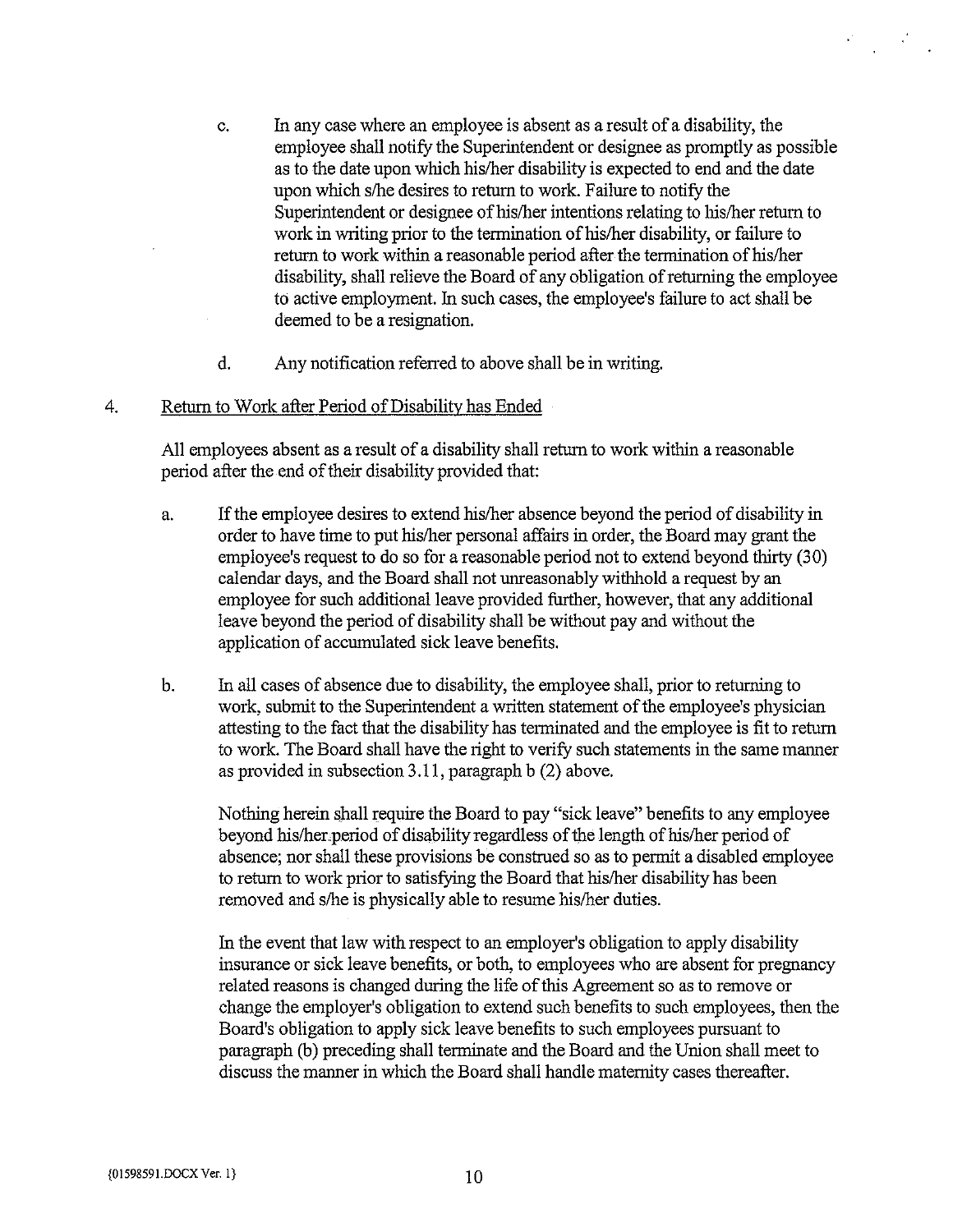c. Any leave taken under this Section 3.11 shall be counted towards any eligibility the employee may have for leave under the Federal Family and Medical Leave Act.

# ARTICLE TV - EVALUATION

#### 4.1 Probationary Period

All employees newly hired shall be subject to <sup>a</sup> probationary period of three (3) months. The Board may extend an employee's probation for an additional three (3) month period, provided it supplies the Union with written explanation substantiating the need for the extension. One (1) month prior to the end of the employee's probationary period (or sooner if deemed necessary by the supervisor), the supervisor will submit in writing to the Superintendent, a report as to the competence of the employee and a recommendation for permanent employment or for dismissal.

4.2 First and Succeeding Years of Employment

Evaluation forms will be forwarded to the employee's supervisors by April <sup>1</sup> and retumed to the Superintendent or his/her designee within thirty (30) days. Employees will be notified, in writing of the results of their evaluation no later than June 15. Evaluations will be completed cooperatively with the supervisor and the employee.

# ARTICLE V- RECLASSIFICATION

5.1 Employees promoted to a higher wage group shall be placed on the step on the new wage group which results in the wage which is closest to but higher than the previous wage

### ARTICLE VI- VACANCIES/LAY- OFF/RECALL

- 6.1 Notice of any bargaining unit vacancy, stating title, wage group and job description, shall be sent to the President of the Union at least two (2) weeks in advance of the closing date for applications. The above time may be waived upon written agreement of both parties.
	- a. When a promotional vacancy exists, the procedure for selecting an applicant shall be based upon required qualifications, satisfactory performance, an interview with the prospective supervisor and seniority.
	- b. Unsuccessful applicants from within the system shall be notified in writing of the supervisor's decision and reason therein prior to interviewing applicants from outside sources.
	- c. Former employees shall retain step placement ifre-appointed within one (1) year, providing they had a satisfactory evaluation at the time of leaving. An employee's seniority will be broken for the following reasons only: resignation or retirement, separation for cause.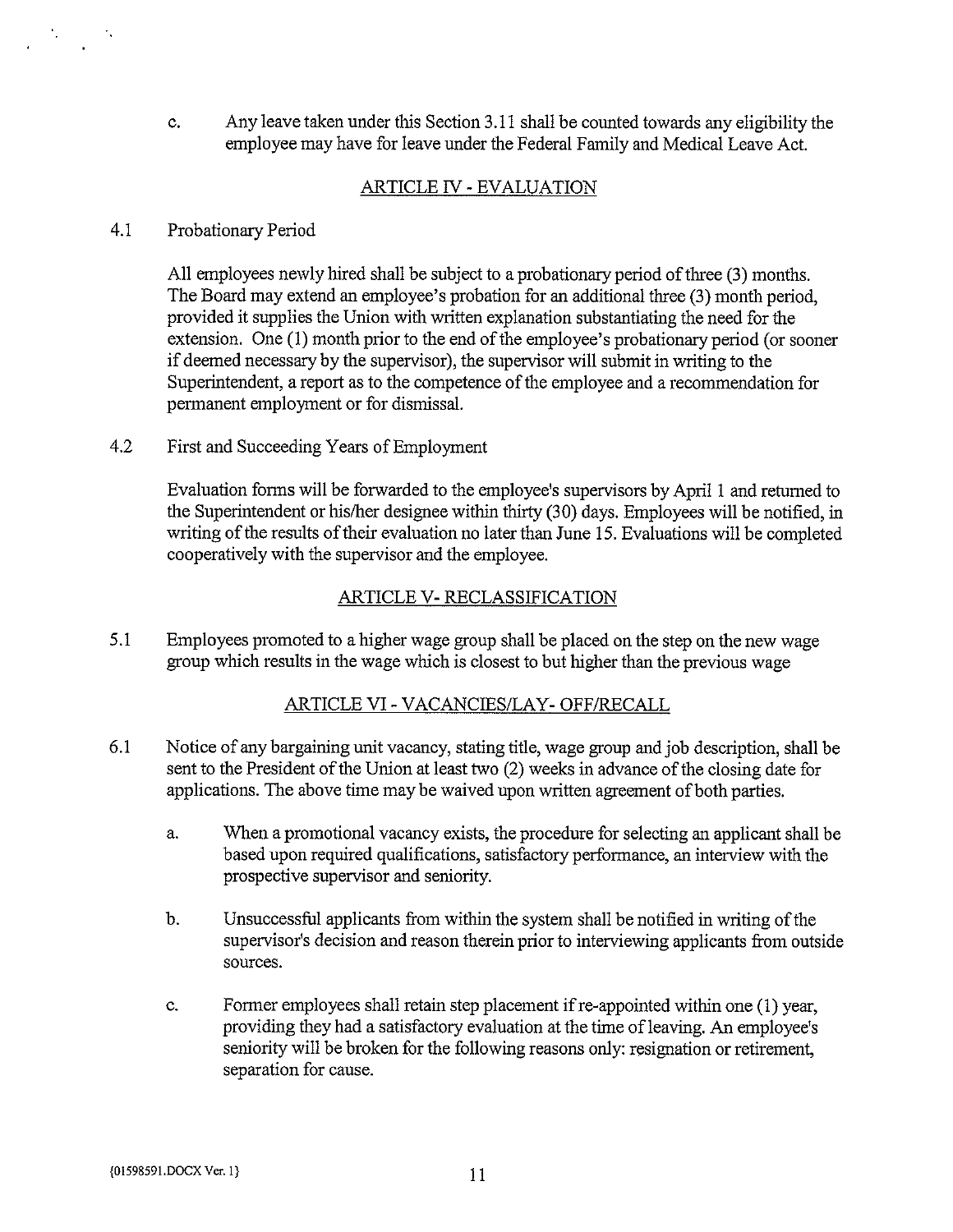- 6.2 a. When a reduction in the bargaining unit occurs any employee so displaced shall have the opportunity to fill <sup>a</sup> vacancy provided it is in his/her wage group in the same work year (with the same number of hours or if less, at the employee's option) (work year means calendar year, school year or PPS Clerk). In the event no such vacancy exists, the employee subject to reduction shall displace the least senior employee in his/her wage group in the same work year.
	- b. In the event the displaced employee is the least senior in his/her wage group, s/he will have the opportunity to fill <sup>a</sup> vacancy in the next lower wage group or, in the event there is no vacancy, to "bump" the least senior employee in the next lower wage group.
	- c. During reductions and the implementing of the displacement procedure, an employee who does not choose to implement the displacement procedure may elect to be placed on recall for up to two years. This request must be in writing to the Superintendent within five (5) work days.
- 6.3 a. Seniority, for purposes ofvying for positions for reasons oflayoff, reduction and/or abolishment of position(s) is defined as the total years of service in the employ of the Board since the most recent hire date in accordance with 6.1c. above.
	- b. In the event ofrecall, all benefits for purposes of seniority, vacation, longevity and prior unused accumulated sick leave shall be reinstated provided the recall takes place within two (2) calendar years.
	- c. Employees shall be recalled in reverse order oflayoff for positions for which they are qualified. In the case of the PPS Clerks, they may only be recalled to <sup>a</sup> position within their classification.

# ARTICLE VII- JOB RIGHTS

- 7.1 Employees' job rights shall be maintained and the Board shall not refuse to hire, nor shall it discipline, discharge or discriminate against an employee in compensation or in terms, conditions or privileges of employment for any reason but not limited to race, color, religious creed, age, gender, sexual orientation, gender identity, marital status, national origin, ancestry, present or past history of <sup>a</sup> mental, learning, physical disability, or any protected class under applicable law.
- 7.2 No employee of this unit shall be displaced, laid off, fired, suspended or discharged to accommodate personnel of any local, state, federal, or other like funded programs.

# ARTICLE VIII- PRIOR PRACTICE

8.1 Whatever benefits which have and now do exist for employees shall remain <sup>a</sup> part of this Agreement unless superseded by the provisions of this Agreement.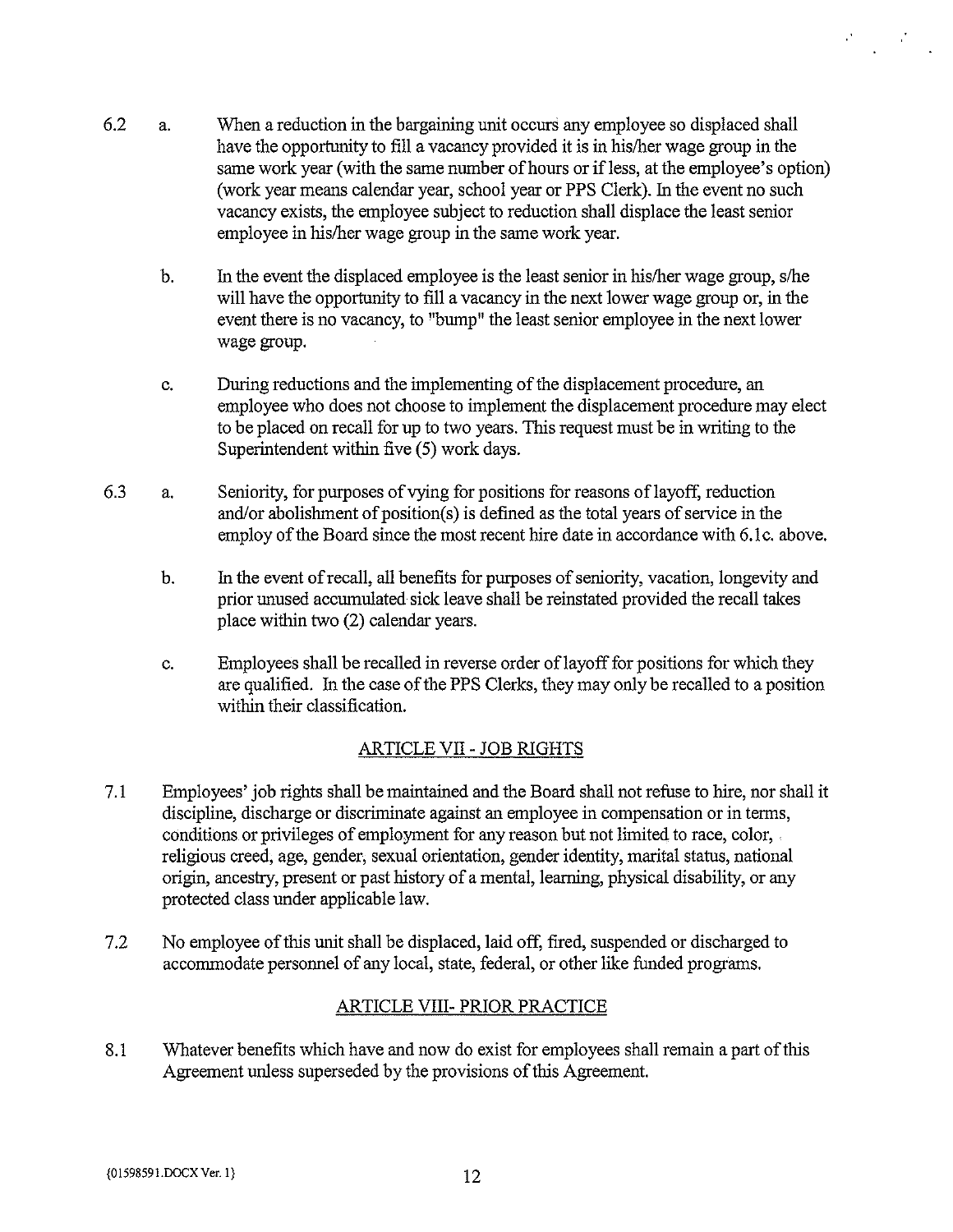# ARTICLE IX - SALARY SCHEDULE

- 9.1 a. Effective and retroactive to July 1,2021, employees shall be paid in accordance with the wage schedule set forth as Appendix A. Employees shall advance one (1) step on July <sup>1</sup> until they reach the top step.
	- b. Effective one month after ratification of the new contract commencing July 1, 2021, the payment of wages shall be by direct deposit.

# ARTICLE X - JOB DESCRIPTIONS

- 10.1 A complete set of job descriptions for all employees will be kept on file in the offices of the Human Resources Director for the perusal of the employees.
- 10.2 Job descriptions will be reviewed periodically by the Union and the Superintendent.

### ARTICLE XI- FRINGE BENEFITS

- 11.1 a. As used in this Agreement, the term "group insurance" shall include the following:
	- 1) State of Connecticut Partnership 2.0 Plan.
	- 2) Life Insurance in the amount of \$30,000.
	- 3) Prescription Drug coverage (individual, husband and wife or family membership) the prescription drug co-payments shall be as provided for in the State Partnership 2.0 Plan.
	- 4) State Partnership 2.0 Dental plan. Unlimited maximum plan option.
	- 5) Vision coverage, optional coverage, currently provided by Anthem.
	- b. 1. Employees working at least twenty-five (25) or more hours per week but less than thirty (30) hours per week shall be entitled to the insurances set forth in paragraph a, 1-5 above for single coverage only. Employees working thirty (30) or more hours per week and their eligible dependents shall be entitled to the insurances set forth in paragraph a, 1-5 above. Notwithstanding this provision, employees working twenty (20) or more hours per week but less than thirty (30) hours per week and who were covered under the insurances set forth in paragraph a, 1-5 above prior to the execution of this Agreement shall be "grandfathered" and such employees' eligible dependents shall continue to be entitled to the insurances.
		- 2. Effective upon ratification, employees shall contribute 16.5% of the cost of the above insurances through payroll deduction. Effective July 1, 2022, employees shall contribute 17% of the cost of the above insurances through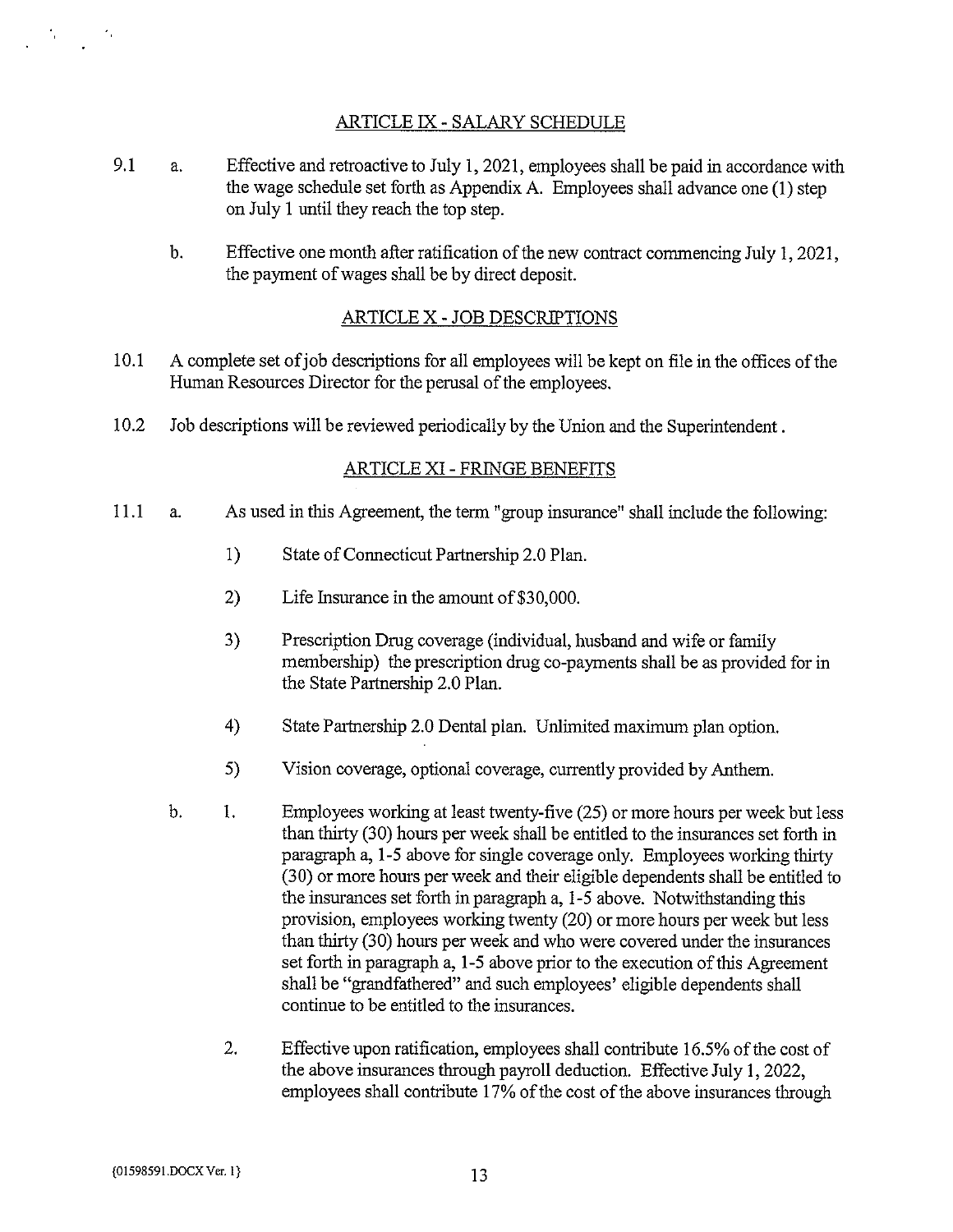payroll deduction. Effective July 1, 2023, employees shall contribute 18.0% of the cost of the above insurances through payroll deduction. Effective July 1, 2024, employees shall contribute 18.5% of the cost of the above insurances through payroll deduction. The Board shall make available an IRS § 125 plan such that employee contributions shall be deemed as made with pre-tax dollars. More particularly, the Board shall adopt and maintain an Internal Revenue Code Section 125 Pre-Tax Premium Conversion Account, also known as <sup>a</sup> Reimbursement Account Plan ("RA Plan") for employees for the purpose of enabling employees to divert a portion of their gross salaries, prior to reduction for federal income or social security taxes, by <sup>a</sup> minimum of \$100 to a maximum \$3,000 per plan year for health reimbursement, and a minimum of \$500 to <sup>a</sup> maximum of \$5,000 per plan year for dependent care, into an account from which, during the course of the year they can be reimbursed for health care costs and dependent care costs they or their covered dependents incur which are not covered by the medical or dental plans described in this Article, including but not limited to, their share of the premium costs for such plans.

- 3. Retiring members may continue to receive all existing medical insurance coverage from the time of retirement to the age of 65 provided they pay full premiums, semi-annually in advance, at the group rate, subject to the carrier's approval.
- 4. Notwithstanding the foregoing, PPS Clerks shall be eligible for the life insurance coverage set forth above regardless of the number of hours per week they are scheduled to work.
- c. Participation in the group insurance plans described above shall be voluntary. Employees who do not signify their desire to participate in said plans on forms provided by the Board shall not be eligible for benefits under said plans. Employees who waive in writing their right to receive health insurance benefits shall be entitled to the following payment in consideration for waiving insurance based upon the level of coverage for which they are eligible:

| <b>Contract</b> | المالكي لكالمعاملات المالية المتحدة | Alberta Car                                                            |         |
|-----------------|-------------------------------------|------------------------------------------------------------------------|---------|
|                 | Individual                          | $\overline{\phantom{a}}$                                               | \$600   |
|                 | Two Person                          | الراب الموقف المراد                                                    | \$875   |
|                 | Family                              | $- -$                                                                  | \$1,250 |
|                 |                                     | Continues as long as the health plan is the State Partnership 2.0 Plan |         |

The payment of above amount to eligible employees will be made in two substantially equal installments. One installment will be made in December and one installment will be made in June.

d. Eligibility for and the amount of benefits to be paid pursuant to any of the policies purchased in accordance with the provisions of this section shall be determined by the terms of the particular policies. Disputes concerning the eligibility for or the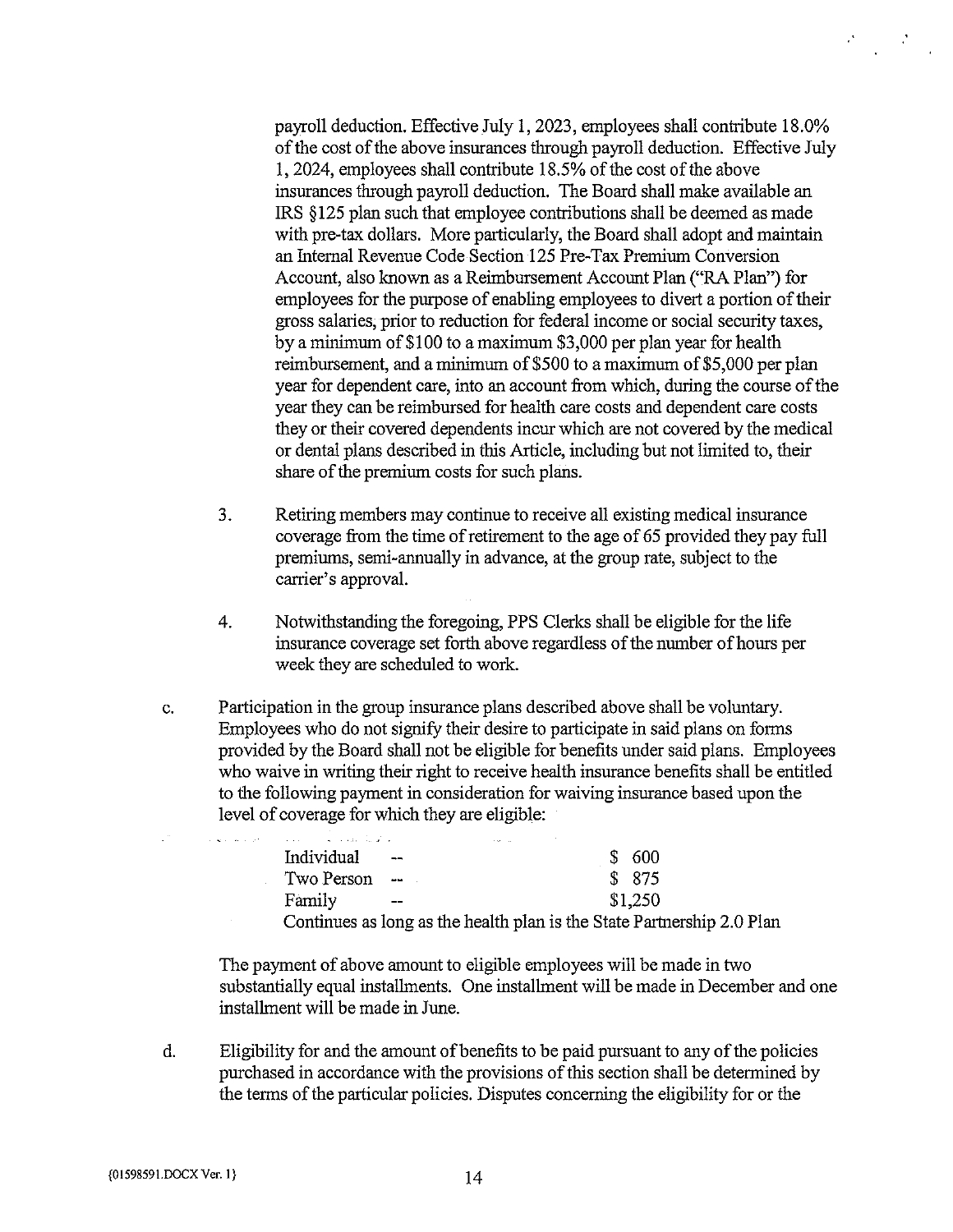amounts of benefits payable pursuant to said policies shall not be subject to the Grievance and Arbitration Procedure contained in this Agreement.

- e. The Board shall notify an employee of any change in said employee's insurance coverage or status when the Board receives such notice from the insurance carrier. Employees shall promptly notify the Board of any change in their personal status which has an effect upon their status or coverage under the insurance plans provided by the Board in accordance with paragraph (a) thereof
- f. The Board shall provide the insurances listed in Section 11.1(a), provided however that the Board may substitute for said insurances any plan by the present or any other carrier which offers benefits equal to or better than, on an overall basis, those offered by said insurances. In the event the Union objects to the substitution of <sup>a</sup> plan for said insurances, then before making substitution, the Board shall file a written request with notice to the Union, that the American Arbitration Association hold a hearing and determine whether or not the proposed substitute plan is "equal to or better than" on an overall basis, said insurance.

# 11.2 Trumbull Retirement Plan

- a. Employees hired before July 1, 2013 and having twelve (12) months of continuous service with the Board as of July 1, 2014 shall be eligible to participate, via contributory deductions to be made by the Board from the employee's paycheck, subject to the latter's written authorization, in the Town of Trumbull Retirement Plan. Employees hired on or after July 1, 2013 shall not be eligible to participate in the Trumbull Retirement Plan, rather, they may participate in the Board of Education Defined Contribution Plan. Employees shall contribute 5% annually to the Defined Contribution Plan which shall be matched at 5% by the Board.
- b. Employees who retire under the Town's Pension Plan currently in effect, shall have their benefits computed as provided for in the plan.
- c. Employees shall contribute 5.0% towards the pension plan. Effective June 30, 2025 employees shall contribute 5.5% toward the pension plan.
- d. The foregoing shall not apply to the PPS Clerks.

### 11.3 Longevity Payments

a. Each calendar year an employee who has completed ten (10) or more years of service shall receive <sup>a</sup> longevity payment according to the following:

| After 10 years of service | \$250 |
|---------------------------|-------|
| After 11 years of service | \$270 |
| After 12 years of service | \$290 |
| After 13 years of service | \$310 |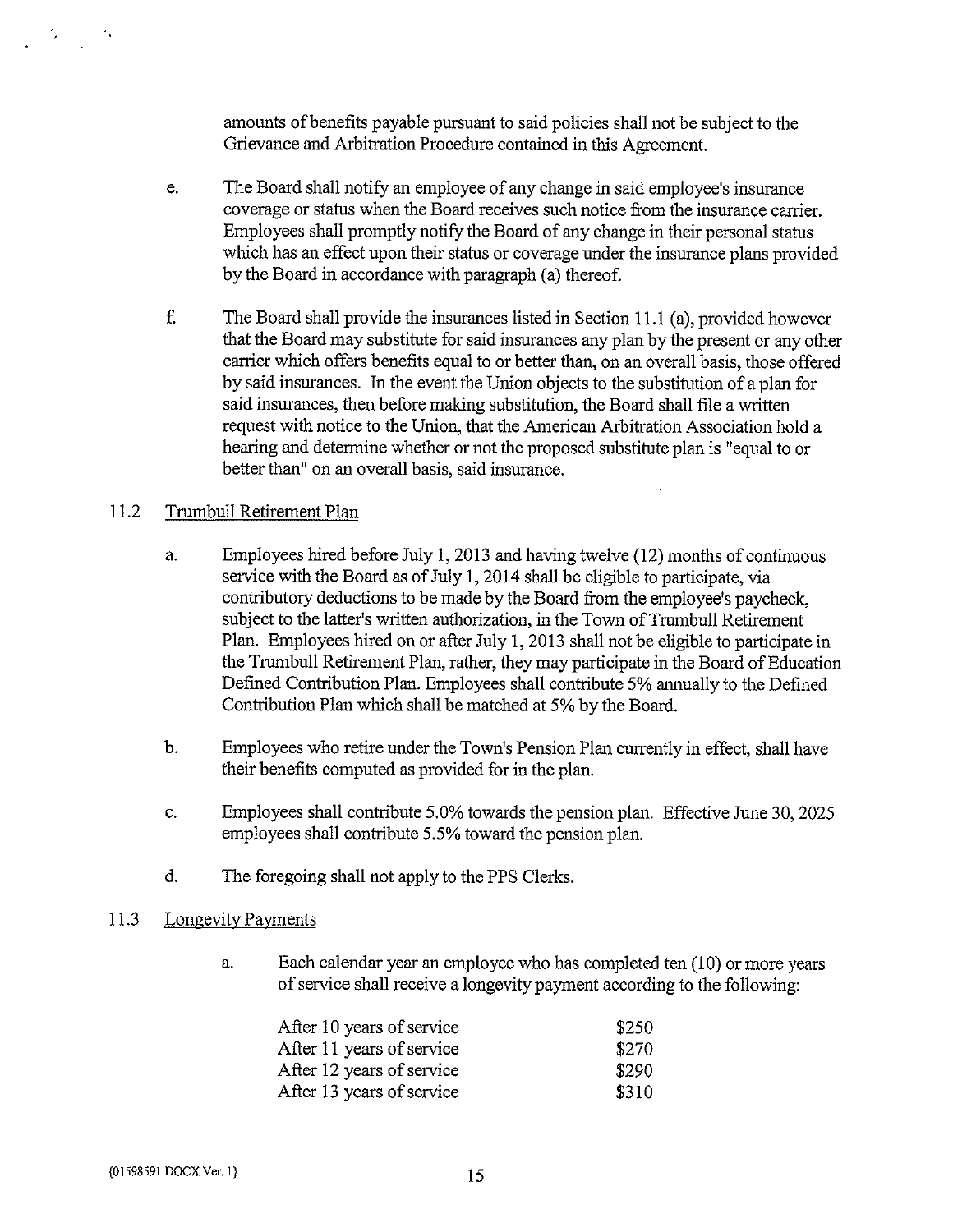| After 14 years of service | \$330 |
|---------------------------|-------|
| After 15 years of service | \$350 |
| After 16 years of service | \$400 |
| After 17 years of service | \$450 |
| After 18 years of service | \$500 |
| After 19 years of service | \$550 |
| After 20 years of service | 8600  |

Each school year employee who has complete ten (10) or more years of service shall receive a longevity payment according to the following:

| After 10 years of service | \$200 |
|---------------------------|-------|
| After 11 years of service | \$210 |
| After 12 years of service | \$220 |
| After 13 years of service | \$230 |
| After 14 years of service | \$240 |
| After 15 years of service | \$250 |
| After 16 years of service | \$300 |
| After 17 years of service | \$350 |
| After 18 years of service | \$400 |
| After 19 years of service | \$450 |
| After 20 years of service | \$500 |

An employee eligible for <sup>a</sup> longevity payment leaving the employment of the Board shall be entitled at the time of severance to receive the balance of longevity due on a monthly basis of the then current service year. An employee dismissed for unacceptable performance is not eligible for longevity payment.

In the event of the death of an employee, the surviving spouse shall receive said balance of longevity payments due said employee; in the absence of a surviving spouse, all monies due shall be paid to said employee's estate.

Longevity payments shall be made on the last pay day of the month in which the employees' anniversary date occurs.

The above shall not apply to the PPS Clerks.

#### ARTICLE XII - GRIEVANCE PROCEDURE

ma della communicazione

A grievance is hereby defined as any written complaint by an employee, <sup>a</sup> group of employees or the Union, alleging that a provision of this Agreement has been misapplied or violated or that an employee or <sup>a</sup> group of employees has been treated unfairly or inequitably thereunder.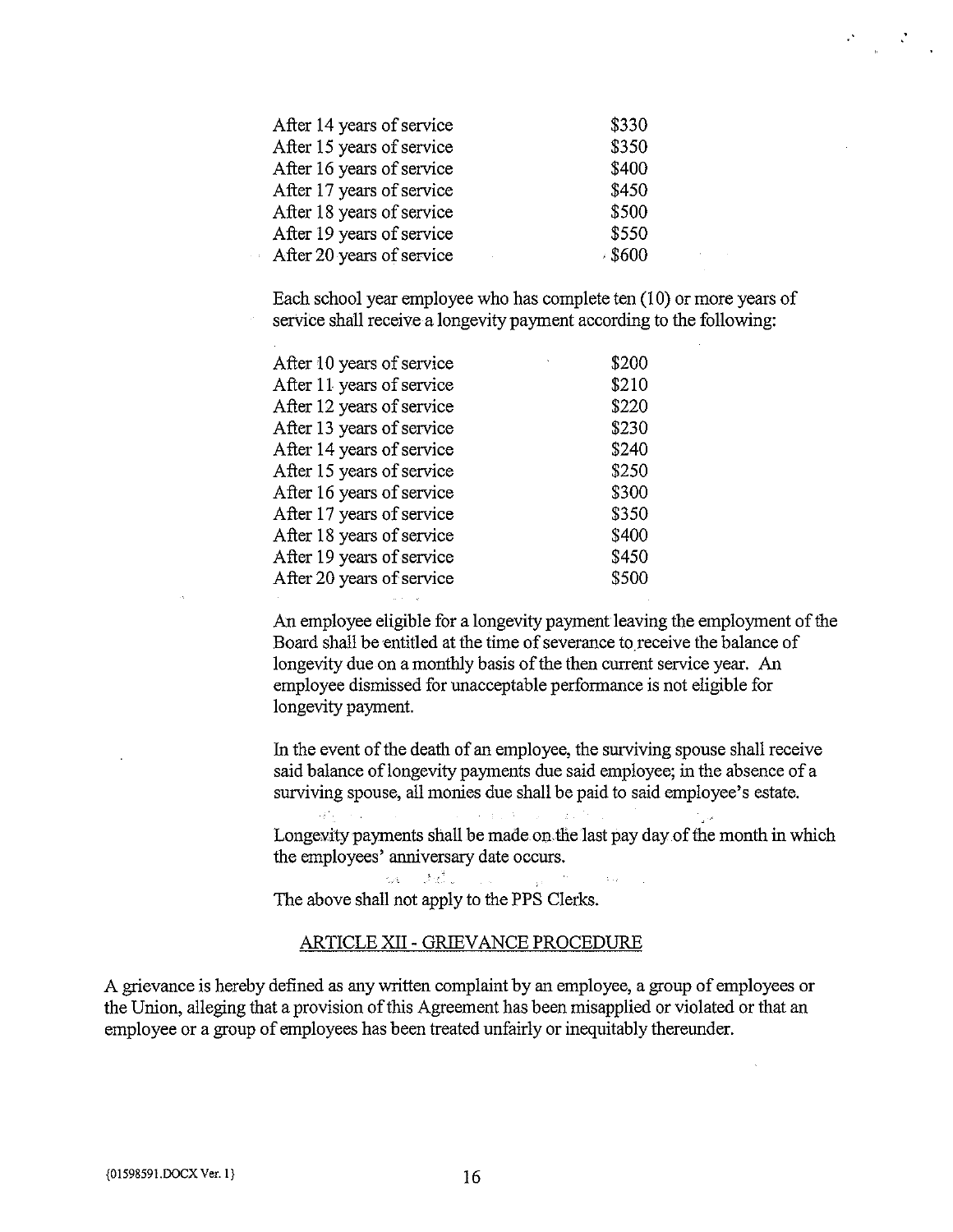#### Purpose

The purpose of this procedure is to secure, at the lowest possible administrative level, equitable solutions to any problems which may from time to time arise. Both parties agree that these proceedings shall be kept as informal and confidential as may be appropriate at any level of the procedure.

#### Procedure

The Board and the Union encourage any employee or group of employees to discuss any work-connected problem with his/her or its principal or immediate supervisor in a confidential manner as soon as practicable after the reason for the problem has arisen. If a solution to the problem is not reached through such discussion within two (2) school days after the reason for the problem has arisen, and the problem falls within the definition of <sup>a</sup> grievance set forth above, and the employee or group of employees wishes to pursue the matter further, then the employee or group of employees shall reduce the problem to writing. This writing shall constitute the written grievance and shall be processed in the following manner:

#### Level I

The written grievance shall be submitted to the principal or the immediate supervisor of the employee or group of employees filing the grievance (hereinafter referred to individually and collectively as the grievant) within fifteen (15) school days after the event giving rise to the grievance. Thereafter the principal or the immediate supervisor to whom the grievance is submitted may, at his/her discretion, discuss with the grievant and <sup>a</sup> representative of the Union, but in any event, shall respond to the grievance in writing and submit said response to the grievant and the Union no later than fifteen (15) school days after his/her receipt of the written grievance.

#### Level 2

In the event that the grievant and the Union is not satisfied with the disposition of the grievance at Level 1, the grievance shall be forwarded together with the principal's or supervisor's answer to the Superintendent of Schools and/or his/her designee within fifteen (15) school days after-receipt by the grievant of said answer. In reviewing the grievance, the Superintendent and/or his/her designee shall respond to the grievance in writing and shall submit said response to the grievant and the Union within fifteen (15) school days and/or work days after his/her receipt of the grievance.

#### Level 3

In the event the grievant and Union is not satisfied with the disposition ofthe grievance at Level 2 and wishes to proceed further the grievance, together with the answer of the principal, or immediate supervisor, and the Superintendent's response to the grievance, shall be resubmitted to the Superintendent for submission to the Board. Said resubmission shall be submitted in full within fifteen  $(15)$  school days and/or work days following receipt by the grievant/Union of the Superintendent's answer to the grievance. The Board shall review the grievance no later than five (5) school days and/or work days following the second regularly scheduled Board meeting held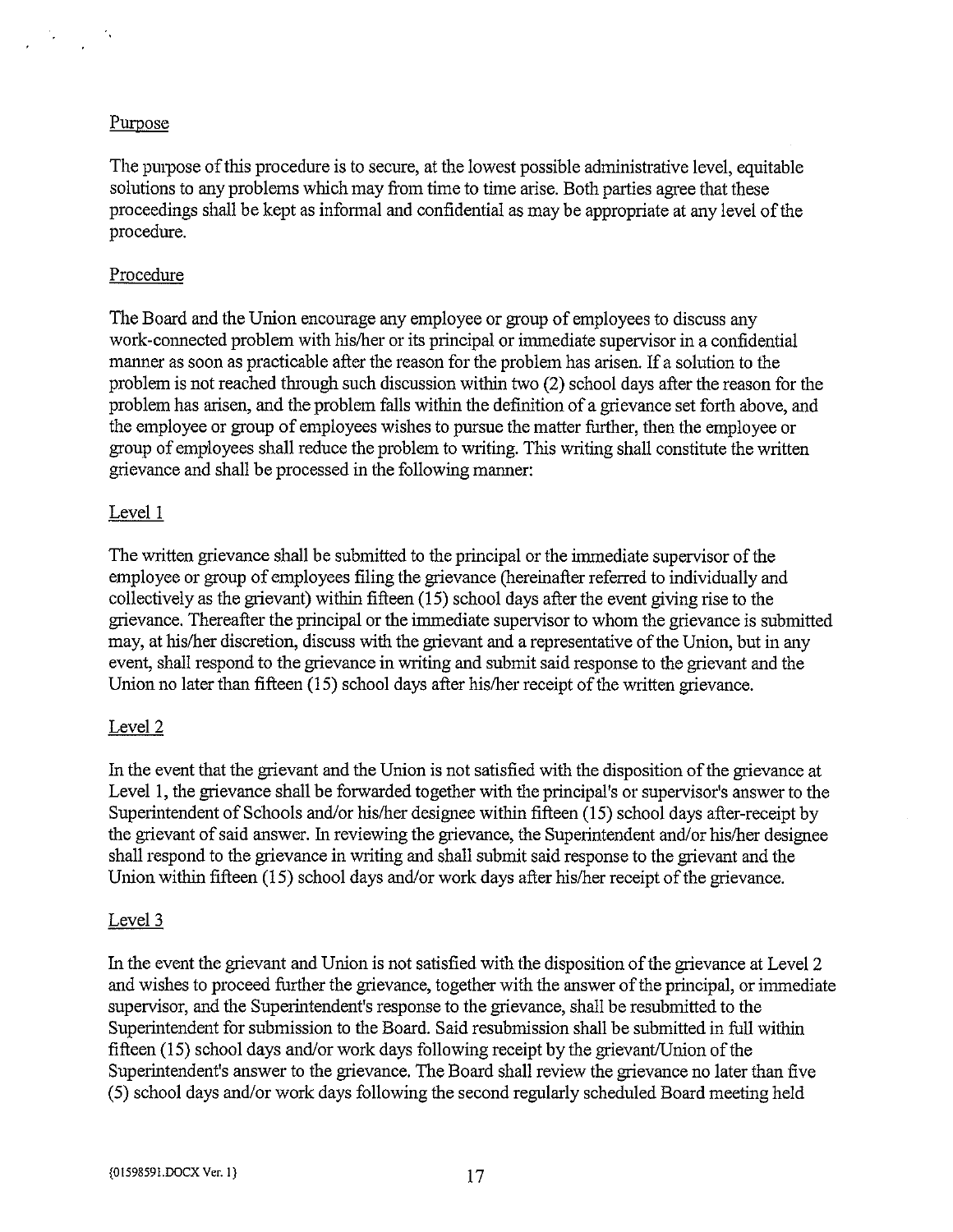after the Superintendents receipt of the full packet resubmitting the grievance to him/her for forwarding to the Board.

#### Level 4

In the event that the Union is not satisfied with the disposition of the grievance at Level <sup>3</sup> and wishes to proceed further the Union shall, within twenty (20) school days and/or work days after receipt of the Board's answer, send to the American Arbitration Association by United States mail, postage prepaid and certified, return receipt requested, a request for arbitration in accordance with the Voluntary Rules for Labor Arbitration of the American Arbitration Association. The award shall be final and binding on the Parties. In the event that back pay or other monetary issues are in question, the arbitrator may not award any such back pay or money damages prior to the date that the grievance is first reduced in writing and presented to the other party as set forth in Level 2 preceding. The cost of Arbitration shall be borne equally by the Board and the Union.

#### Procedural Provisions

- a. The grievant may be accompanied by his/her union representative at Levels 1, 2, <sup>3</sup> and 4.
- b. The grievance and the answers to the grievance shall not be filed in the grievant's personnel file.
- c. The answer to the grievance at Level 1, any written statements of decision and/or grievance settlements reached at Level <sup>1</sup> shall not be used as precedent in other grievances.
- d. Any grievance not initiated or appealed to the next level of the grievance procedure in accordance with the limits specified herein shall be deemed waived by the grievant. Failure to communicate an answer to the grievance at any level of the Grievance Procedure shall permit the grievance to proceed to the next level in accordance with procedures set forth in Level <sup>3</sup> above. The time limits specified in Level, 3 may be extended in any particular instance by agreement between the Superintendent or his designee and the Union.  $\frac{1}{2} \left( \frac{1}{2} \right)^{\frac{1}{2}}$
- e. No reprisals of any kind shall be taken by any participant against anyone because s/he is a member of the Union. In turn, no member of the Union shall in any way take reprisal against any representative of the Board of Education.

and the Capt

f. The President or her/his designee, and the grievant shall be granted leave from duty with full pay for all meetings between the Board of Education and the Union for the purpose of processing grievances, when such meetings take place at <sup>a</sup> time during which such employees are scheduled to be on duty. This also applies to attendance at arbitration hearings.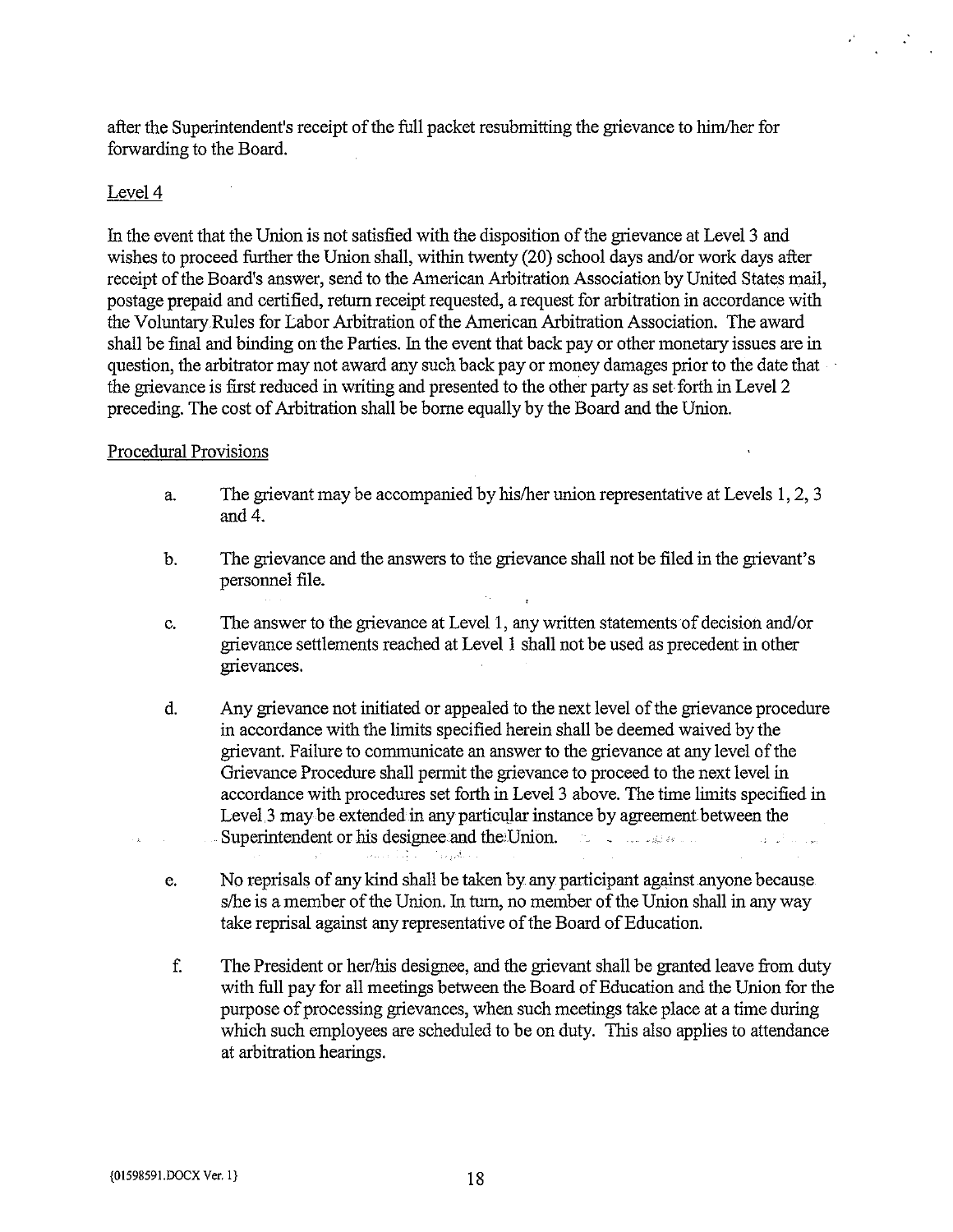# ARTICLE XIII- PAYROLL DEDUCTIONS

- 13.1 The Board will deduct from the pay of each employee, from whom it receives written authorization to do so, the Union's annual membership fee in uniform dollar amounts. These deductions shall be made on dates agreed to by the Board and the Union and sent directly to the Union's treasurer.
- 13.2 The Union agrees to defend, indemnify and hold harmless the Board in connection with any litigation arising out of deductions made pursuant to this paragraph.

#### ARTICLE XIV - MANAGEMENT RIGHTS

It is recognized that the Trumbull Board of Education has and will continue to retain its rights, duties, obligations and responsibilities to direct, promote and maintain the affairs of the school department. It is agreed that the management of the school department and the business of the department, the direction of the working forces, the establishment of operations, the promotion of employees, the establishment of plans for increased efficiency, the maintenance of standards of quality, the right to hire, suspend, discharge or otherwise discipline for just cause, the right to hire and direct supervisors, and the right to transfer or relieve of duty because of lack of work, are solely vested in the Board, unless specifically abridged by the terms of this Agreement. Any such abridgment shall not take precedence over State statutory rules regulating the conduct of the educational process.

#### ARTICLE XV - NO STRIKE - NO LOCKOUT

During the life of this Agreement, there shall be no strike, slowdown or stoppage of work by employees or employer, nor shall there be any lockout by the Board in any part of the Board's operation.

#### ARTICLE XVI DURATION

Except as otherwise specified herein, this Agreement shall be in full force and effect from July 1, 2021 up to and including June 30, 2025, and thereafter shall be considered automatically renewed for successive periods of one (1) year unless either party shall serve written notice on the other party no less than one hundred fifty (150) days prior to the expiration date of this Agreement that it desires to terminate, modify, negotiate, change, or amend this Agreement or the Parties entered into formal negotiations prior to the one hundred fifty (150) days.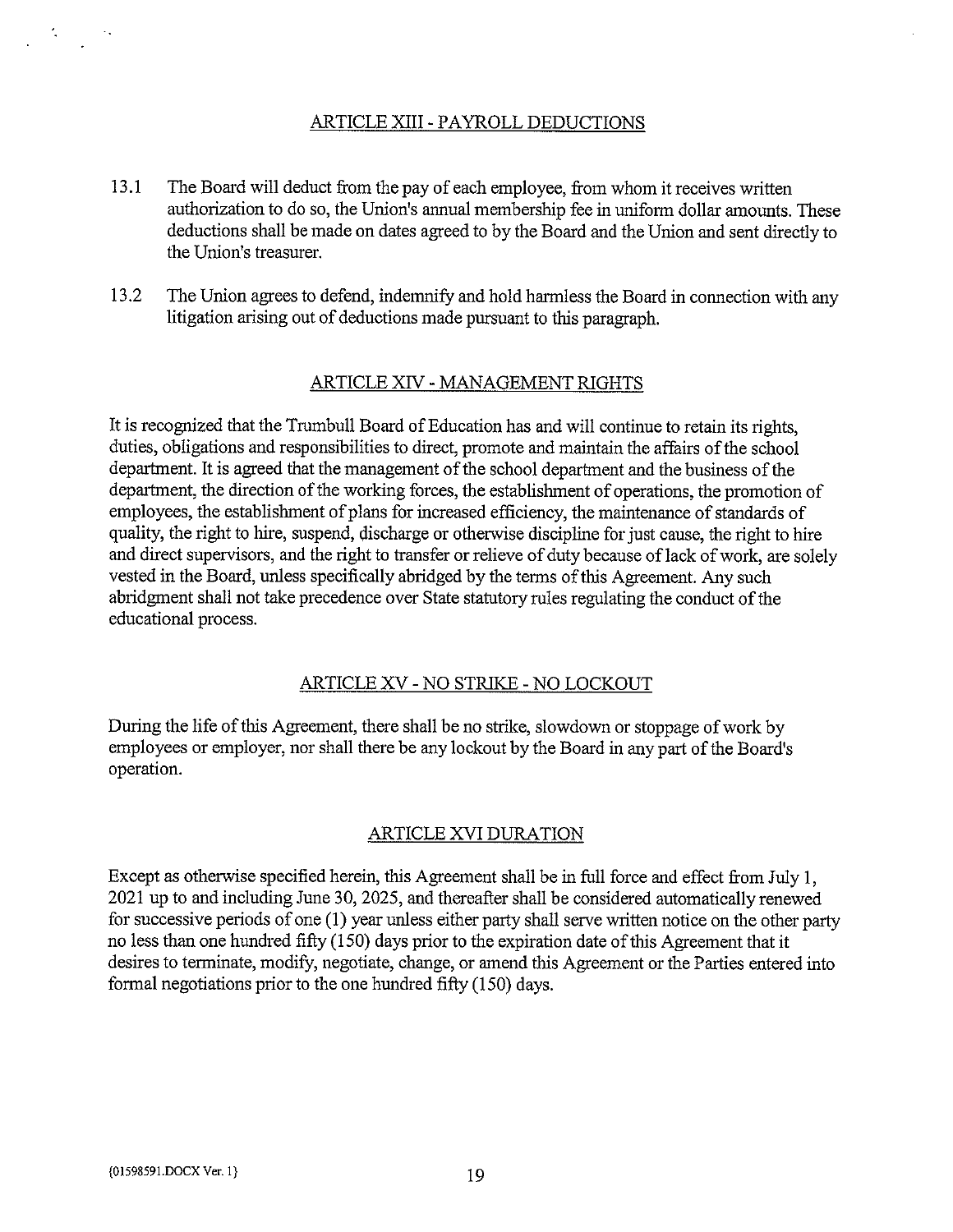# TRUMBULL BOARD OF EDUCATION CALU #4, TRUMBULL

 $\ddot{\phantom{1}}$ 

By: )Lucinda Timpanelli

Its: Chairman Its: Co-President

# ADMINISTRATIVE SUPPORT STAFF

 $\label{eq:2} \frac{2\pi}{\pi} \frac{1}{\sqrt{2}} \frac{2\pi}{\sqrt{2}} \frac{1}{\sqrt{2}} \frac{1}{\sqrt{2}} \frac{1}{\sqrt{2}} \frac{1}{\sqrt{2}} \frac{1}{\sqrt{2}} \frac{1}{\sqrt{2}} \frac{1}{\sqrt{2}} \frac{1}{\sqrt{2}} \frac{1}{\sqrt{2}} \frac{1}{\sqrt{2}} \frac{1}{\sqrt{2}} \frac{1}{\sqrt{2}} \frac{1}{\sqrt{2}} \frac{1}{\sqrt{2}} \frac{1}{\sqrt{2}} \frac{1}{\sqrt{2}} \frac{1}{\sqrt{2}} \frac{1}{\sqrt{2}} \$ 

Barret

By: Lisa Barrett

Suelen Rutigliano Co-President

Dr. Martin Semmel Superintendent

 $3/22/22$ Date' Date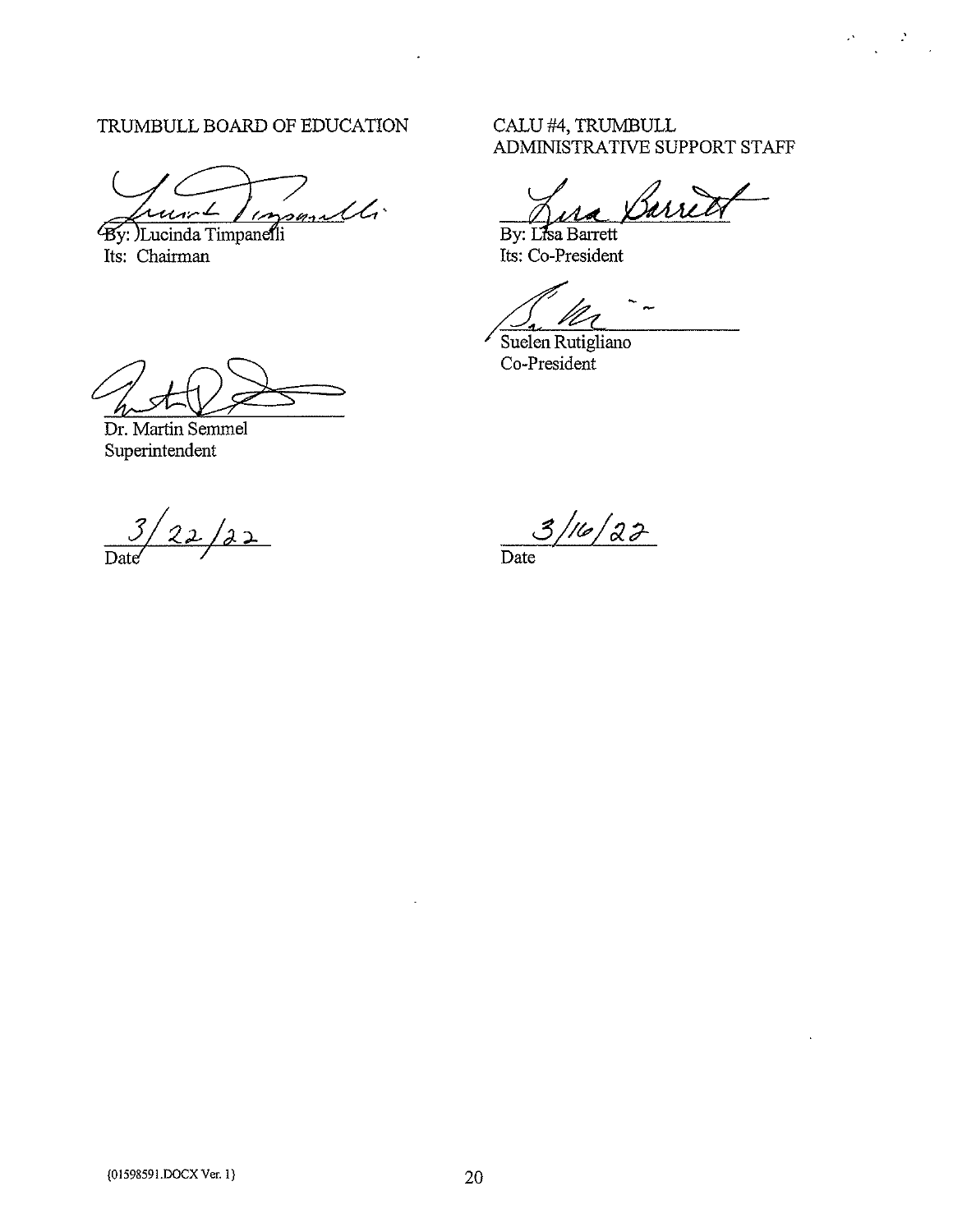### APPENDIX A - 2021-22 SALARY SCHEDULE

# TRUMBULL BOARD OF EDUCATION

#### SECRETARIAL AND CLERICAL EMPLOYEES

# (2.25% increase) plus steps movements

|                         | Step 1 | Step 2 | Step 3 | Step 4 | Step 5 |
|-------------------------|--------|--------|--------|--------|--------|
| <b>WAGE GRADE V</b>     | 27.40  | 29.02  | 30.77  | 32.63  | 34.60  |
| <b>WAGE GRADE</b><br>IV | 24.64  | 26.10  | 27.72  | 29.39  | 31.14  |
| <b>WAGE GRADE III</b>   | 23.94  | 25.40  | 26.93  | 28.49  | 30.26  |
| WAGE GRADE II           | 23.00  | 24.38  | 25.91  | 27.43  | 29.05  |
| WAGE GRADE I            | 17.41  | 17.78  | 18.18  | 18.59  | 19.01  |

Effective July 1, 2021, all employees shall receive a 2.25% wage increase. This wage increase shall be retroactive for all employees employed at the time ofratification, plus step movement.

 $\hat{\mathcal{E}}$ 

 $\mathcal{R}_{\mathcal{A}}$  .

 $\mathbf{A}^{\dagger}$ 

 $\sim 25$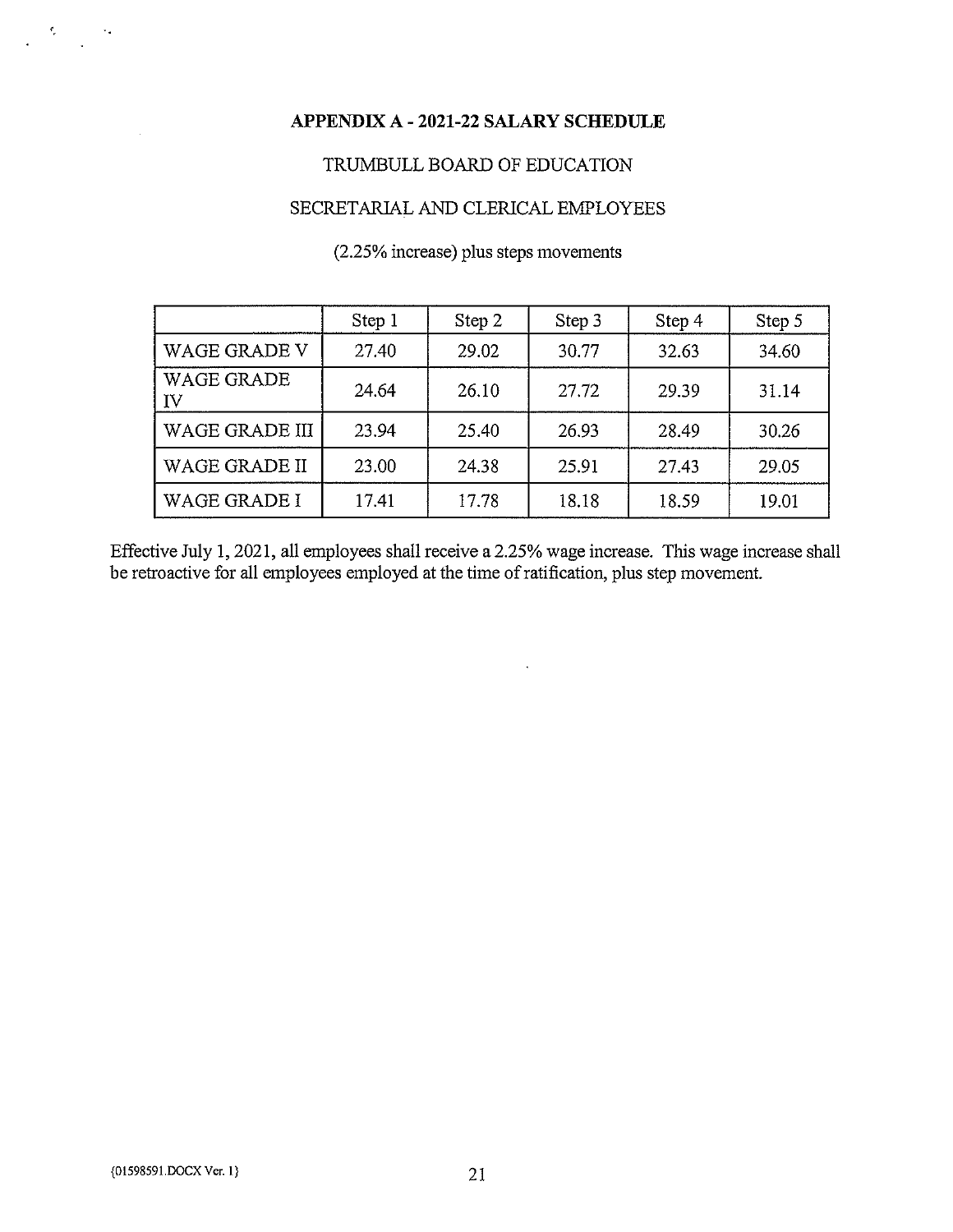## APPENDIX A - 2022-23 SALARY SCHEDULE

 $\label{eq:2} \frac{\partial \mathcal{L}_{\text{max}}}{\partial \mathcal{L}_{\text{max}}}\left( \frac{\partial \mathcal{L}_{\text{max}}}{\partial \mathcal{L}_{\text{max}}}\right)$ 

# TRUMBULL BOARD OF EDUCATION

# SECRETARIAL AND CLERICAL EMPLOYEES

# (2.00% increase) plus steps movements

|                       | Step 1 | Step 2 | Step 3 | Step 4 | Step 5 |
|-----------------------|--------|--------|--------|--------|--------|
| <b>WAGE GRADE V</b>   | 27.95  | 29.60  | 31.38  | 33.28  | 35.29  |
| <b>WAGE GRADE IV</b>  | 25.14  | 26.63  | 28.27  | 29.97  | 31.76  |
| <b>WAGE GRADE III</b> | 24.42  | 25.91  | 27.47  | 29.06  | 30.86  |
| <b>WAGE GRADE II</b>  | 23.46  | 24.86  | 26.43  | 27.98  | 29.63  |
| <b>WAGE GRADE I</b>   | 17.76  | 18.14  | 18.54  | 18.96  | 19.39  |

Effective July 1, 2022, all employees shall receive a 2.0% wage increase, plus step movement.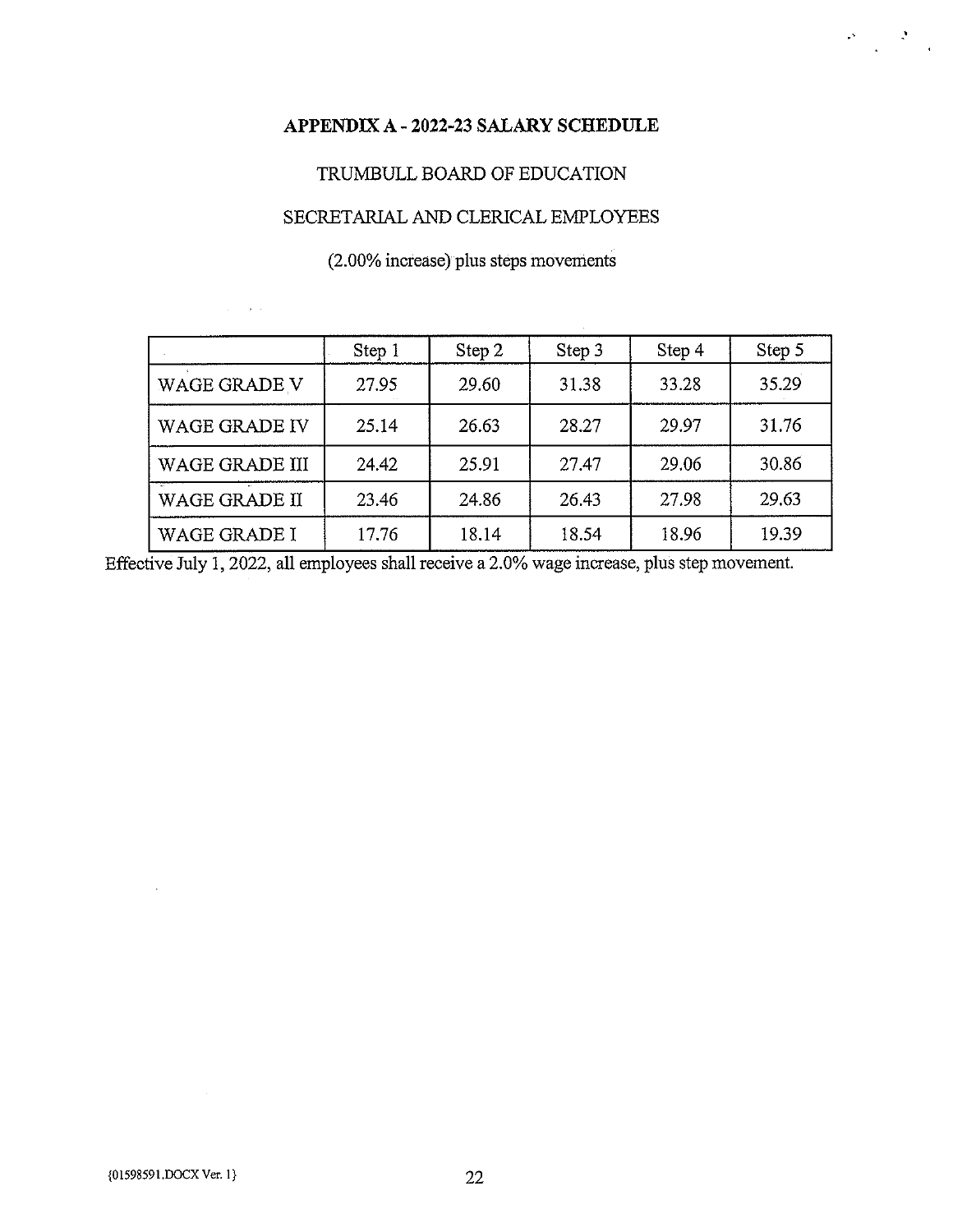# APPENDIX A - 2023-24 SALARY SCHEDULE

## TRUMBULL BOARD OF EDUCATION

# SECRETARIAL AND CLERICAL EMPLOYEES

# (2.25% increase) plus steps movements

|                       | Step 1 | Step 2 | Step 3 | Step 4 | Step 5 |
|-----------------------|--------|--------|--------|--------|--------|
| <b>WAGE GRADE V</b>   | 28.58  | 30.26  | 32.09  | 34.03  | 36.09  |
| <b>WAGE GRADE IV</b>  | 25.70  | 27.23  | 28.91  | 30.65  | 32.47  |
| <b>WAGE GRADE III</b> | 24.96  | 26.49  | 28.09  | 29.71  | 31.56  |
| WAGE GRADE II         | 23.98  | 25.42  | 27.02  | 28.61  | 30.30  |
| WAGE GRADE I          | 18.16  | 18.54  | 18.96  | 19.39  | 19.82  |

Effective July 1, 2023, all employees shall receive a 2.25% wage increase, plus step movement.

 $\label{eq:2.1} \frac{d\mathbf{y}}{d\mathbf{y}} = \frac{d\mathbf{y}}{d\mathbf{y}} \quad \text{and} \quad \mathbf{y} = \frac{d\mathbf{y}}{d\mathbf{y}}$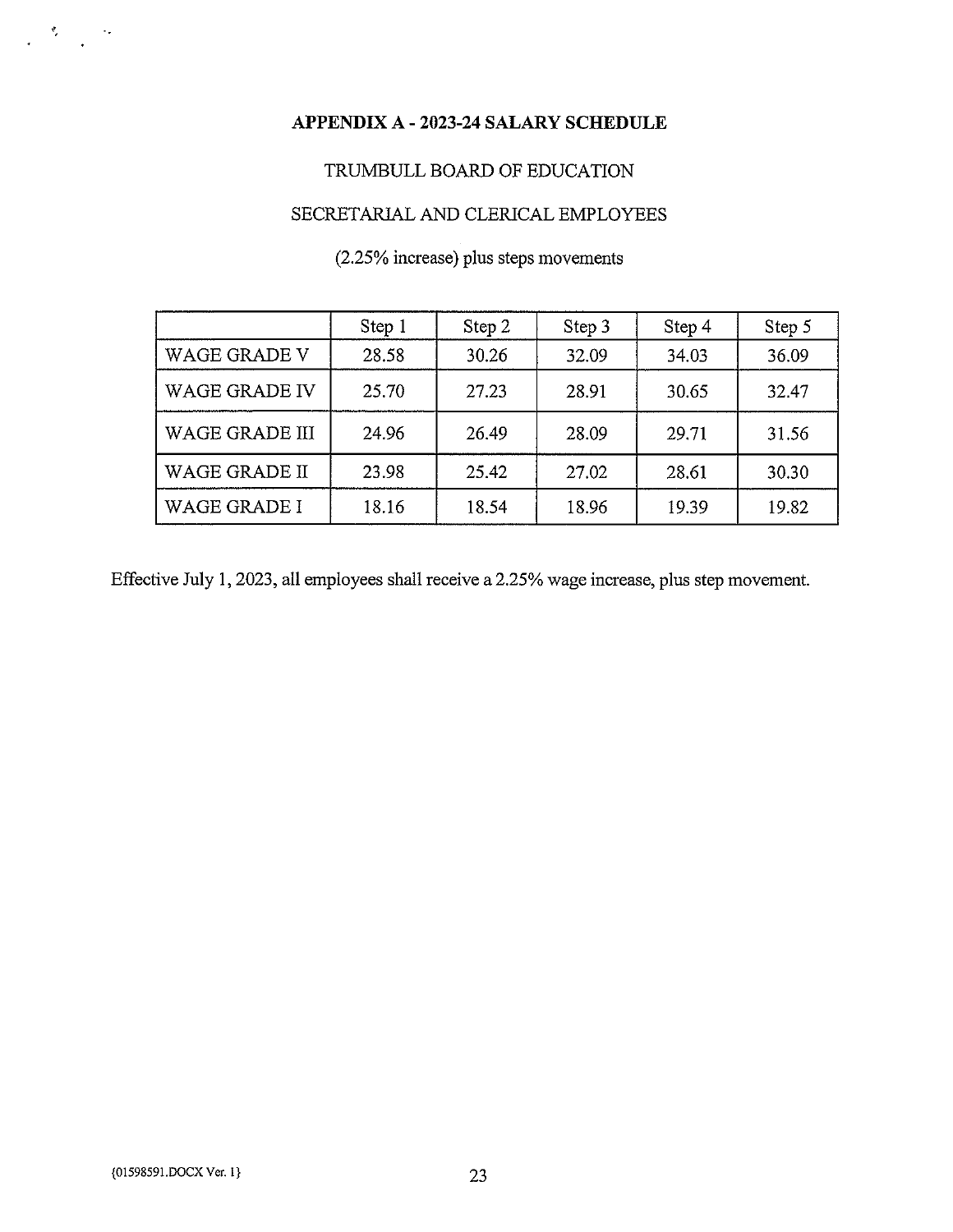# APPENDIX A - 2024-25 SALARY SCHEDULE

'I' I' I' I'

# TRUMBULL BOARD OF EDUCATION

# SECRETAkIAL AND CLERICAL EMPLOYEES

# (2.00% increase) plus steps movements

| $2 - 1 - 1 = 1 - 1$   | Step 1 | Step 2 | Step 3 | Step 4 | Step 5 |
|-----------------------|--------|--------|--------|--------|--------|
| <b>WAGE GRADE V</b>   | 29.15  | 30.87  | 32.73  | 34.71  | 36.81  |
| <b>WAGE GRADE IV</b>  | 26.21  | 27.77  | 29.49  | 31.26  | 33.12  |
| <b>WAGE GRADE III</b> | 25.46  | 27.02  | 28.65  | 30.30  | 32.19  |
| WAGE GRADE II         | 24.46  | 25.93  | 27.56  | 29.18  | 30.90  |
| <b>WAGE GRADE I</b>   | 18.52  | 18.92  | 19.34  | 19.78  | 20.22  |

Effective July 1, 2024, all employees shall receive a 2.0% wage increase, plus step movement.

 $\bar{z}$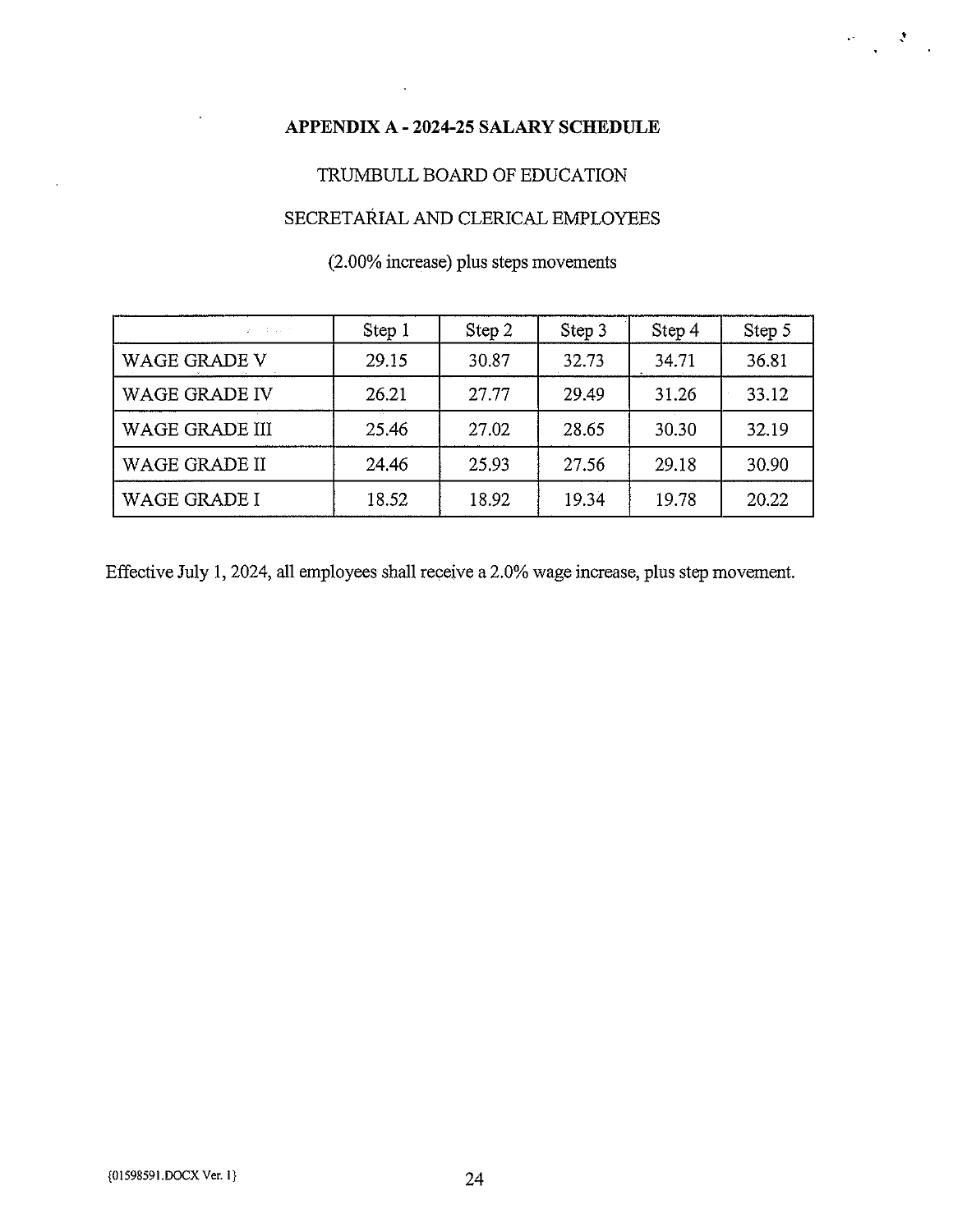#### APPENDIX <sup>B</sup> -WAGE GROUP CLASSIFICATIONS

#### WAGE GROUP V

Insurance Coordinator Assistant Superintendent Secretary/Residency Coordinator\*\* Payroll/Accounting Coordinator

\*\*Effective July 1, 2012, the Assistant Superintendent's Secretary shall receive an annual stipend of \$1,000 for administering the district's student residency policy

#### WAGE GROUP IV

Payroll Assistant Business Office Finance Secretary Assistant Superintendent's Secretary Plant Operations Finance Secretary\* \*current incumbent as of 7/1/06 grandfathered at WG IV; new hires will be placed in Wage Grade III.

#### WAGE GROUP III

Substitute Coordinator Accounts Payable Secretary Special Projects Accounting Secretary Elementary Principal's Secretary Middle School Principal's Secretary Technology Director's Secretary Curriculum Director's Secretary THS Guidance Secretary A THS Principal's Secretary Transportation Secretary A PPS Director's Secretary Food Service Director's Secretary PPS Secretary A Plant Maintenance & Operations Secretary Continuing Education Secretary

## WAGE GROUP II

Agriscience Director's Secretary THS Guidance Secretary B Media Center Secretary Athletic Director's Secretary